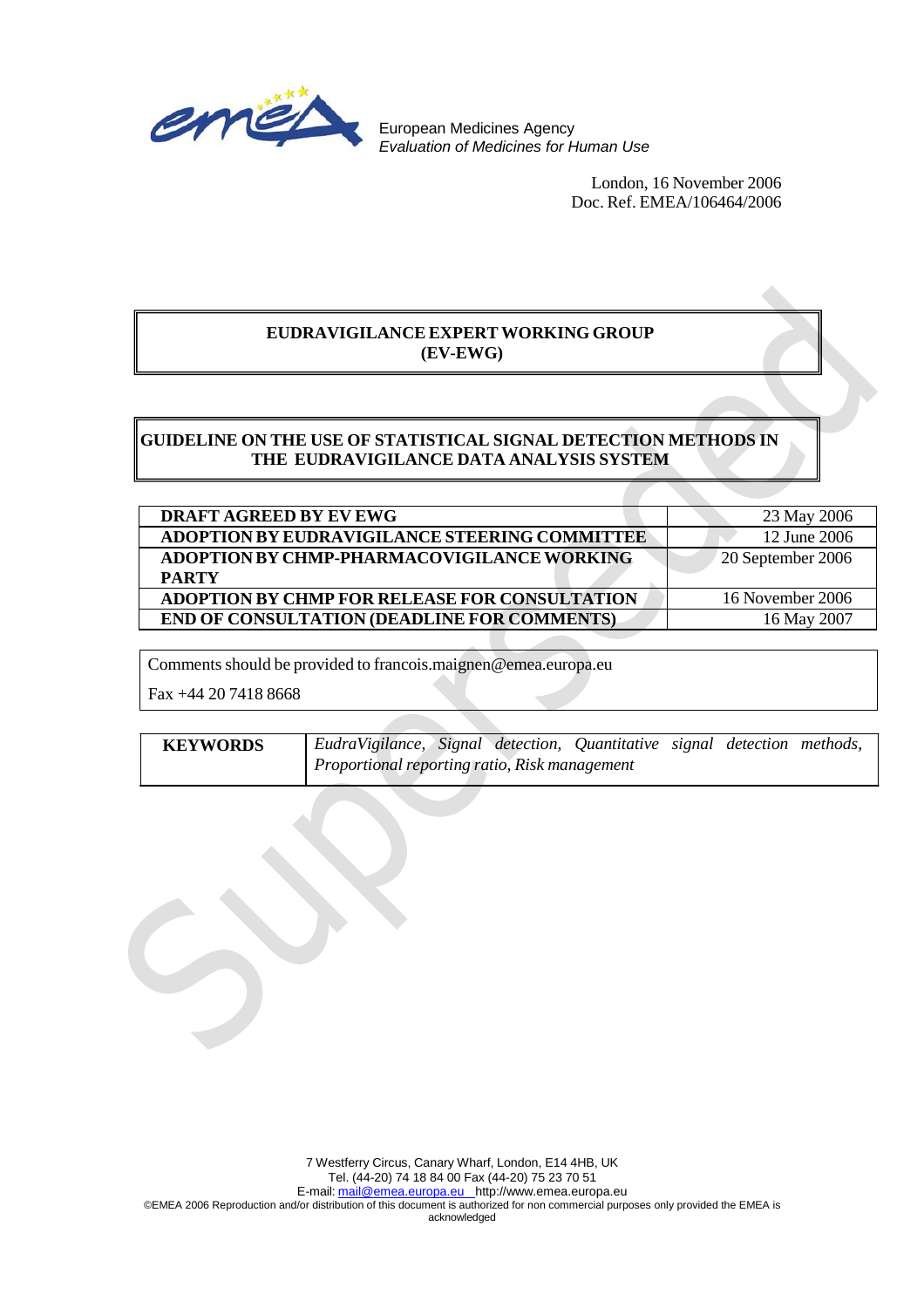# **TABLE OF CONTENTS**

| 4. GENERAL CONSIDERATIONS ON POTENTIAL SIGNALS GENERATED BY              |    |
|--------------------------------------------------------------------------|----|
|                                                                          |    |
|                                                                          |    |
|                                                                          |    |
|                                                                          |    |
|                                                                          |    |
|                                                                          |    |
|                                                                          |    |
|                                                                          |    |
| 5. DESCRIPTION OF THE EUDRAVIGILANCE DATA ANALYSIS QUERIES  8            |    |
|                                                                          |    |
|                                                                          |    |
|                                                                          |    |
|                                                                          |    |
|                                                                          |    |
|                                                                          |    |
|                                                                          |    |
|                                                                          |    |
| 6. VALIDATION STUDIES ON STATISTICAL METHODS FOR SIGNAL DETECTION        |    |
|                                                                          | 15 |
| 7. INTEGRATION OF STATISTICAL METHODS WITH THE CLASSICAL METHODS         |    |
|                                                                          |    |
|                                                                          |    |
| 7.2 SPECIFIC ASPECTS OF THE USE OF QUANTITATIVE METHODS FOR VACCINES AND |    |
|                                                                          |    |
| 7.2 SPECIFIC ASPECTS OF THE USE OF QUANTITATIVE METHODS FOR VACCINES AND |    |
|                                                                          |    |
| 8. TARGETED MONITORING AND RISK MANAGEMENT PLANS  19                     |    |
| 9. IMPORTANCE OF DATA QUALITY IN SIGNAL DETECTION  19                    |    |
|                                                                          |    |
|                                                                          |    |
|                                                                          |    |
|                                                                          |    |
|                                                                          |    |
|                                                                          |    |
|                                                                          |    |
|                                                                          |    |
|                                                                          |    |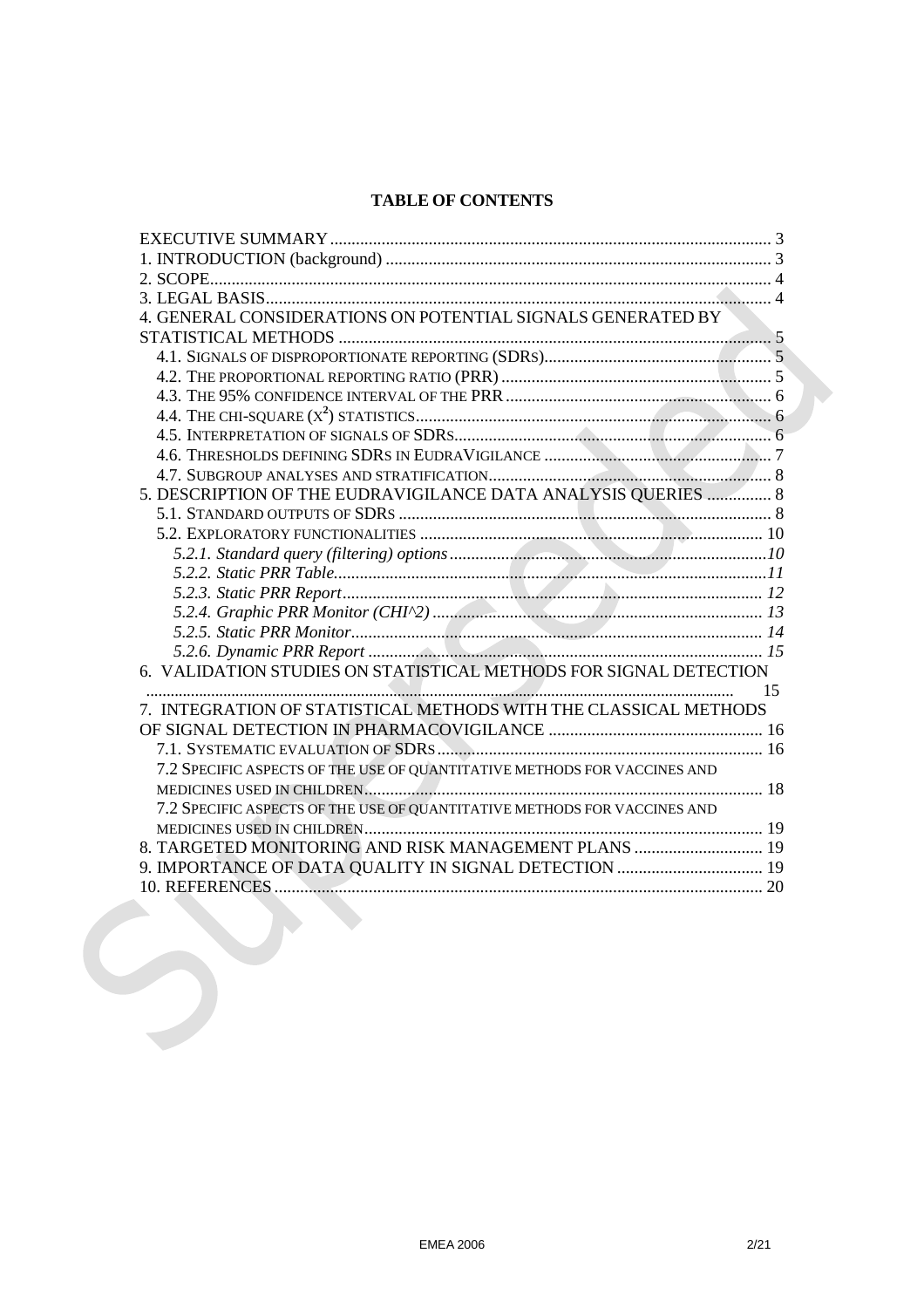#### **EXECUTIVESUMMARY**

The EudraVigilance Data Analysis System has been developed by the EMEA to support the EU pharmacovigilance activities and the implementation of the EU risk management strategy. The EudraVigilance Data Analysis System allows stakeholders<sup>1</sup> to analyse adverse event data or subsets of data based on statistical methods to identify potential safety issues related to medicinal products. In this guidance, 'statistical signals' originating from statistical methods measuring disproportionality of reporting of drug-event pairs are referred to as Signals of Disproportionate Reporting (SDR). The specific disproportionality measure implemented in the EudraVigilance Data Analysis System is the proportional reporting ratio (PRR)[1].

In EudraVigilance, new SDRs are screened regularly in relation to Individual Case Safety Reports (ICSRs) originating from health care professionals and associated to authorised medicinal products. These ICSRs refer to spontaneous reports or reports from noninterventional clinical trials. SDRs are considered present when the measures of disproportionality and/or the number of individual cases exceed certain thresholds. The interpretation of SDRs is often complex and requires thorough knowledge of both the data available in the EudraVigilance Data Analysis System and the statistical methods applied.

Identified SDRs always need to be evaluated based on (i) quality controls (e.g. presence of potential duplicate reports and controls of data quality in terms of e.g. completeness or coding of data), and (ii) medical/clinical assessments. Only after such initial evaluation can SDRs be considered as 'potential signals' related to the safety of medicinal products, which require further steps of analysis*.*

#### **1. INTRODUCTION(background)**

On 20 November 2005, in the European Economic Area (EEA), electronic reporting of individual case safety reports (ICSRs) became mandatory, save in exceptional circumstances. In order to support the analysis of these ICSRs in EudraVigilance, the EudraVigilance Data Analysis System has been developed by the EMEA.

The EudraVigilance Data Analysis System is designed to support the pharmacovigilance activities for all types of medicinal products authorised in the Community independent of the authorisation procedure. It provides tools that facilitate the identification, evaluation and ongoing monitoring of 'potential signals' related to the safety of medicinal products and the implementation of the EU risk management strategy. In this context, the EudraVigilance Data Analysis System integrates statistical methods with traditional methods used in pharmacovigilance. This guideline also recognises that there are specific aspects on the use of quantitative methods for the detection of potential signals in vaccines and medicines used in children.

The term 'signal' in pharmacovigilance entails considerable ambiguity. The potential for confusion about the meaning of 'signal' may be amplified with increased used of statistical algorithms in 'signal detection', each of which has its own model assumptions, metrics and *ad hoc* thresholds. Therefore, when referring to statistical calculations, devoid of any clinical context, the term 'Signal of Disproportionate Reporting' (SDR) should be used rather than 'signal'. This is to emphasise that results from such approaches may merely reflect reporting tendencies, which could be a function of numerous non-causal factors (confounding, reporting artefacts, statistical noise or some combination of the above). Furthermore these results warrant investigation based on the clinical context.

<sup>&</sup>lt;sup>1</sup> In line with the 'EudraVigilance Access Policies' currently being elaborated by the EV-EWG in accordance with Community legislation.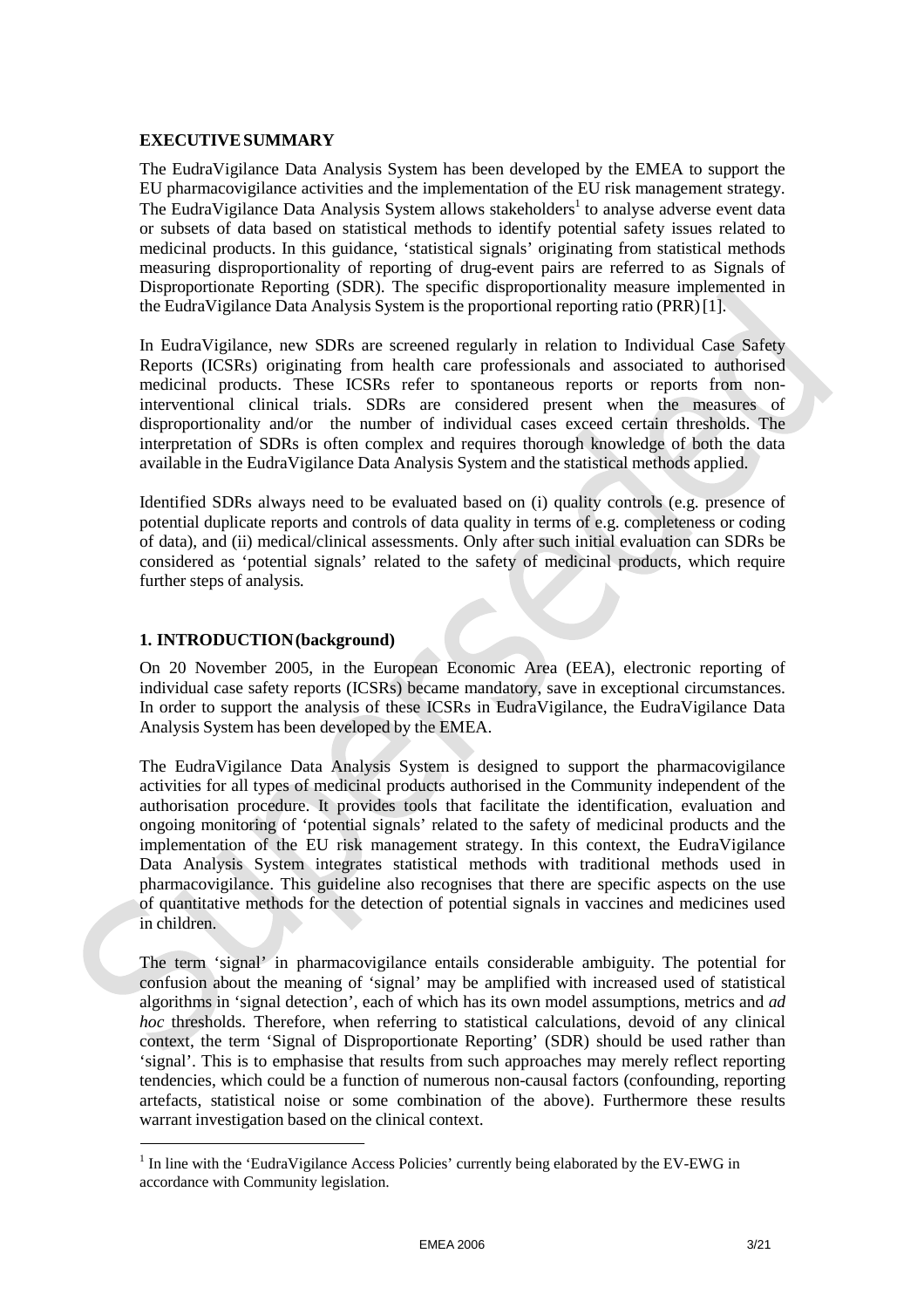Therefore, the concept of SDR is applied in this guideline to describe a 'statistical signal' that has originated from a statistical method. The underlying principle of this method is that a drug –event pair is reported more often than expected relative to an independence model, based on the frequency of ICSRs on the reported drug and the frequency of ICSRs of a specific adverse event. This statistical association does not imply any kind of causal relationship between the administration of the drug and the occurrence of the adverse event.

It needs to be emphasised that in accordance with Community legislation the reporting requirements are based on 'suspected adverse reactions' related to medicinal products. However, this guideline refers to adverse events as defined in the ICH E2A guideline [15] i.e. *'any unfavorable and unintended sign (including an abnormal laboratory finding, for example), symptom, or disease temporally associated with the use of a medicinal product, whether or not considered related to the medicinal product'*. This is to stress that a potential causal relationship between a drug and an adverse event cannot be established a priori in the context of data analysis.

SDRs require thorough evaluation taking into account all available clinical information at individual case level and, if considered necessary, further assessment including e.g. comparison with other relevant medicinal products using epidemiologic methods. In general the use of statistical methods in detecting 'potential signals' is useful but requires a profound knowledge of the available data in EudraVigilance to interpret correctly the results originating from calculations. Therefore, special attention has been paid by the EMEA to develop stakeholder training, focusing on the functionalities of the EudraVigilance Data Analysis System as well as the statistical methods and the nature of the data available that can affect results and their interpretation.

#### **2. SCOPE**

This guideline describes quantitative methods implemented in the EudraVigilance Data Analysis System together with the elements for their interpretation and their potential limitations in the frame of pharmacovigilance. It encompasses the use of quantitative methods applied to the evaluation of ICSRs originating from health care professionals and associated to authorised medicinal products i.e. spontaneous reports or non-organised methods of collection of data.

Regulatory steps that can arise following the confirmation of a SDR are described in Community legislation and related pharmacovigilance guidelines [2,3,4]. The use of quantitative methods for the analysis of the data related to solicited reports (as defined in ICH E2D) is out of the scope of this document.

## **3. LEGAL BASIS**

The legal framework for the conduct of pharmacovigilance of medicinal products is provided in Council Directive 2001/83/EC on the Community code relating to medicinal products for human use [2] and in Regulation (EC) No 726/2004 laying down the Community procedures for the authorisation and supervision of medicinal products for human and veterinary use and establishing a European Medicines Agency [3]. Further guidance is provided in Volume 9A of the Rules Governing Medicinal Products in the European Union.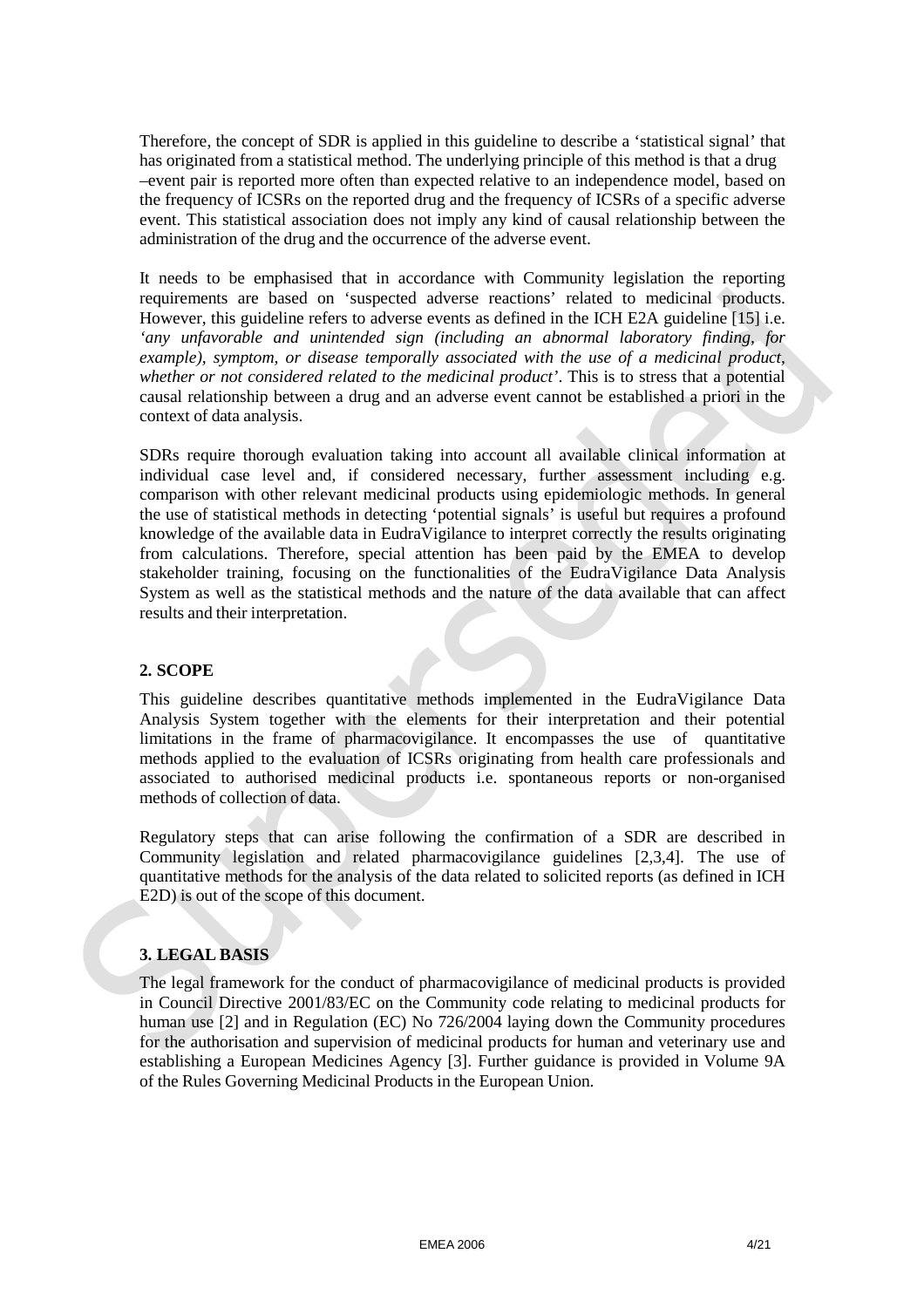#### **4. GENERAL CONSIDERATIONS ON POTENTIAL SIGNALS GENERATED BY STATISTICALMETHODS**

## *4.1. Signals of disproportionate reporting (SDRs)*

SDRs refer to statistical associations between medicinal products and adverse events i.e. drugevent pairs. They should be distinguished from 'potential signals' that can originate from individual case analysis and formal epidemiological studies. Different statistical methods to generate SDRs are in use. In the EudraVigilance Data Analysis System, the Proportional Reporting Ratio (PRR) has been implemented in the first release. Other methods will be considered for future implementation.

## *4.2. The proportional reporting ratio (PRR)*

The PRR is a statistical method used to detect SDRs in pharmacovigilance databases such as EudraVigilance. This method relies on the principle that when a SDR (involving a particular adverse event) is identified for a medicinal product (referred to medicinal product P), this adverse event is reported relatively more frequently in association with this medicinal product P than with other medicinal products. This relative increase in the adverse event reporting for the medicinal product P is reflected in a table based on the total number of individual cases contained in a pharmacovigilance database, as follows:

|                              | Event $(R)$ | All other events | Total                     |
|------------------------------|-------------|------------------|---------------------------|
| Medicinal Product (P)        |             |                  | A + H                     |
| All other medicinal products |             |                  | $\mathrm{C} + \mathrm{D}$ |
| $_{\rm \tau total}$          |             |                  | $N = A+B+C+D$             |

## *Table 1: Table for the computation of the PRR*

In this table the elements counted are the individual cases available in the database. Thus, a given individual case may contribute to only one of the cells of the table, even if the individual case refers to multiple medicinal products or multiple adverse events<sup>2</sup>.

Following usual pharmacovigilance practices, the table takes into account the medicinal products reported as 'suspect' or 'interacting'. Concomitant medication are not normally taken into account in the calculations. For specific ad hoc analyses i.e. drug-drug interactions, the concomitant medication can be added to the calculation. Other additional criteria can be added to further refine the analysis.

The general criteria to run the PRR are as follows:

- The value A indicates the number of individual cases with the suspect medicinal product P involving an adverse event R.
- The value **B** indicates the number of individual cases related to the suspect medicinal product P, involving any other adverse events but R.
- The value **C** indicates the number of individual cases involving event R in relation to any other medicinal products but P.
- The value **D** indicates the number of individual cases involving any other adverse events but R and any other medicinal products but P.

<sup>2</sup> In EudraVigilance the approach of performing the computations of the PRR on the individual case counts instead of number of ADRs has been chosen to keep the independence between the variables used to compute the PRR so that the variance of the PRR will not be underestimated.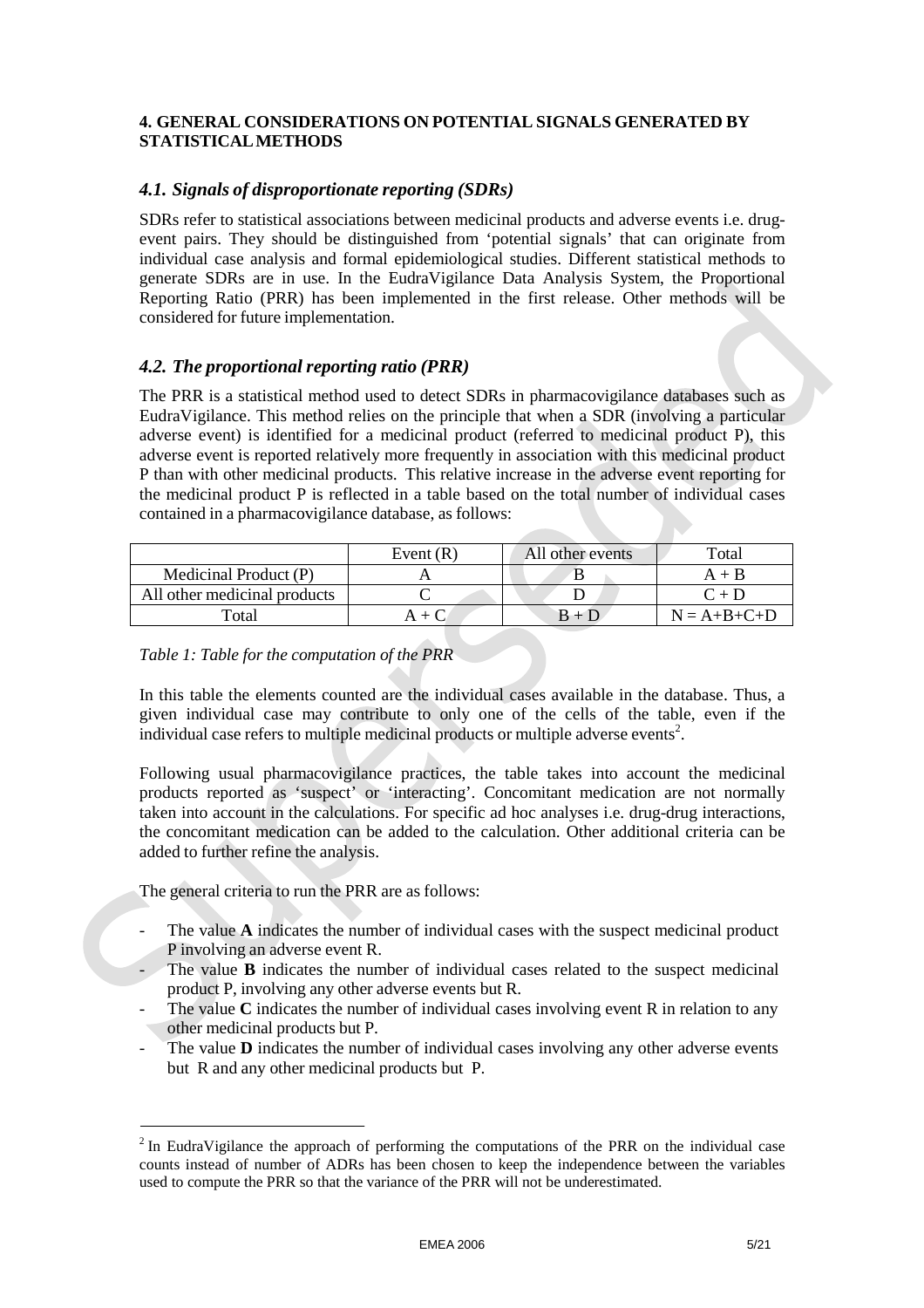The PRR is computed as follows<sup>3</sup>:

$$
PRR = \frac{A/(A+B)}{C/(C+D)}
$$

*Example 1:*

- Proportion of individual cases of nausea involving a medicinal product 'Trade Name' = 5% (e.g. 5 reports of nausea amongst a total of 100 reports reported with medicinal product 'Trade Name').
- Proportion of reports of nausea involving all the other medicinal products in a database (but medicinal product 'Trade Name') =  $5\%$  (e.g. 5000 reports of nausea amongst 100,000 reports reported with all other medicinal products). Therefore, the PRR is equal to 1 (0.05/0.05).

*Example 2:*

- Proportion of individual cases of nausea involving medicinal product 'Trade Name' = 15% (e.g. 15 reports of diarrhoea amongst a total of 100 reports reported with medicinal product 'Trade Name').
- Proportion of individual cases of nausea involving all other medicinal products in a database (but medicinal product 'Trade Name') =  $5\%$  (e.g.  $5000$  reports of nausea amongst 100,000 reports reported with all other medicinal products). Therefore, the PRR is equal to 3 (0.15/0.05).

### *4.3. The 95% confidence interval of the PRR*

The EudraVigilance Data Analysis System also computes the 95% confidence interval of the PRR. The standard deviation of the natural logarithm of the PRR is estimated based on the following formula:

$$
s = \sqrt{(1/A+1/C-1/(A+B)-1/(C+D))}
$$

The 95% confidence interval for ln(PRR) is then estimated as ln(PRR)+1.96s and, taking the exponential, the following result is obtained:

95% confidence interval for PRR = (PRR / exp(1.96s), PRR x exp(1.96s))

# *4.4. The chi-square (χ<sup>2</sup> ) statistics*

The Chi-square is a statistic, which is traditionally used in disproportionality analyses. In certain standard queries of the EudraVigilance Data Analysis System, the Chi-square is used as an alternative measure of association between the medicinal product P and the adverse event R based on the following calculation:

$$
\chi^2 = (AD - BC)^2 (A + B + C + D) / [(A + B)(C + D)(A + C)(B + D)]
$$

## *4.5. Interpretation of signals of SDRs*

The following aspects have to be taken into account in the interpretation of the PRR results for signal detection purposes:

<sup>&</sup>lt;sup>3</sup> When c=0, the PRR cannot be computed. In EudraVigilance, the value of the PRR is arbitrarily set at 99.9 to reflect the presence of a possible SDR. The PRR can be computed at all the levels of the MedDRA hierarchy and the main levels of the medicinal product dictionary (i.e. international nonproprietary name, invented name (recoded or not when applicable) or even formulation level).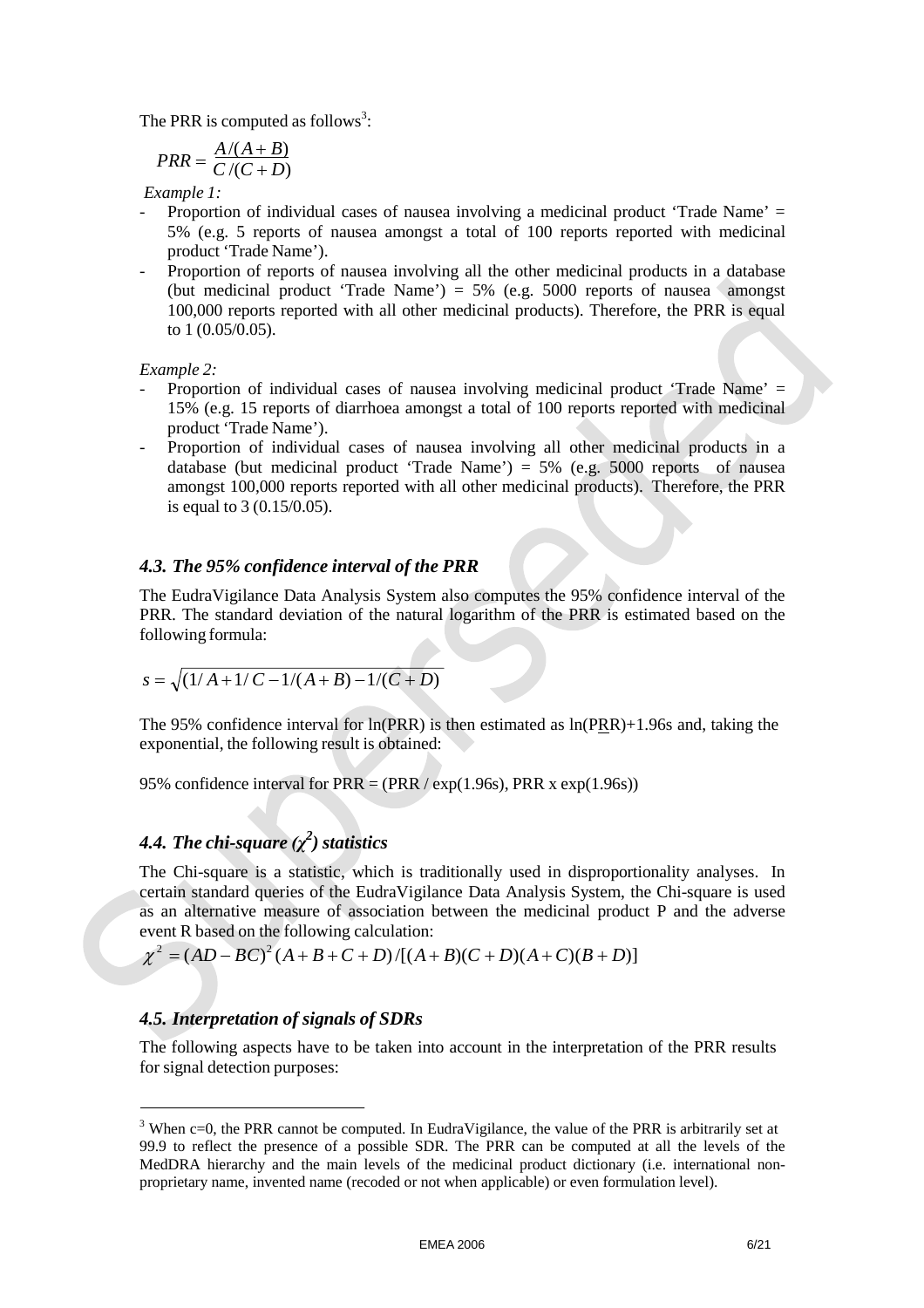- (a) The PRR measures a reporting relationship between a medicinal product P and an adverse event R on the basis of a relative increase of the proportion of individual cases related to an adverse event. This does not necessarily imply a causal relationship between the administered medicinal product P and the occurrence of the adverse event R. Such statistical disproportionality may reflect one or more of a number of biases and artefacts inherent in pharmacovigilance data as well as "statistical noise". *Consequently, there is a scientific consensus that SDRs identified with quantitative methods should always be medically assessed* [5,6,9,12]**.**
- (b) The initial decision on whether a drug-event combination should be further investigated is based on thresholds applied to the estimates of the PRR and other statistics (e.g. the estimated lower bound of the confidence interval). There is no 'gold standard' on the thresholds that should be adopted for SDRs.
- (c) The thresholds commonly used to detect SDRs are a trade-off between two options: either generating too many 'false positive signals' if the threshold is too low or missing 'potential signals' if this threshold is too high.
- (d) The PRR involves the comparison of a reporting relationship for a specific medicinal product P with all other medicinal products in a database. Therefore, the value of the PRR and consequently the SDRs identified with this method depend on the data in the database on which the PRR is computed. Therefore the PRR interpretation should take the following elements into account [7]:
	- The type of medicinal products included in the database
	- The medical terminology(ies) applied
	- The coding practices
	- The date of the creation of the database
	- The source of ICSRs (*i.e. all unsolicited reports*)

These elements influence the value of the PRR and may induce masking effects. Alternatively they may exaggerate the importance of a medicinal product-adverse event statistical association.

- (e) In addition to quantitative aspects it is also important to consider other elements in the selection and prioritisation of SDRs identified in a database. These should be taken into account regardless of whether a PRR has exceeded a pre-defined threshold. The following elements should be evaluated:
	- whether the adverse event is labelled/unlabelled
	- whether the SDR has already been/is currently assessed.

Statistical analysis, if carried out in an undisciplined manner in a database, can entail subjective decisions in the selection, deployment, and interpretation of data mining procedures and outputs and accordingly, results may not be generalizable.

- (f) The absence of a SDR does not necessarily exclude the possibility of an association between the medicinal product P and the adverse event R.
- (g) The PRR may be refined using similar techniques to other SDRs (e.g. combining multiple medicinal products and/or adverse events, stratification by age and sex of the patient). The possibility of masking of medicinal product-adverse event relationships by other medicinal products should also be kept in mind when assessing SDRs based on the PRR [10].

## *4.6. Thresholds defining SDRs in EudraVigilance*

There is currently no 'gold standard' that establishes universal thresholds for 'statistical signals'. Thresholds used in EudraVigilance are empirical and refer to those published by Evans et al [1]. Further practical experience as well as formal validation studies are necessary to assess which thresholds should be applied routinely in the EudraVigilance Data Analysis System.

However, defining SDRs in terms of absolute values of a PRR or other statistics may prove to be almost impossible. Therefore these statistics have to be considered as one of many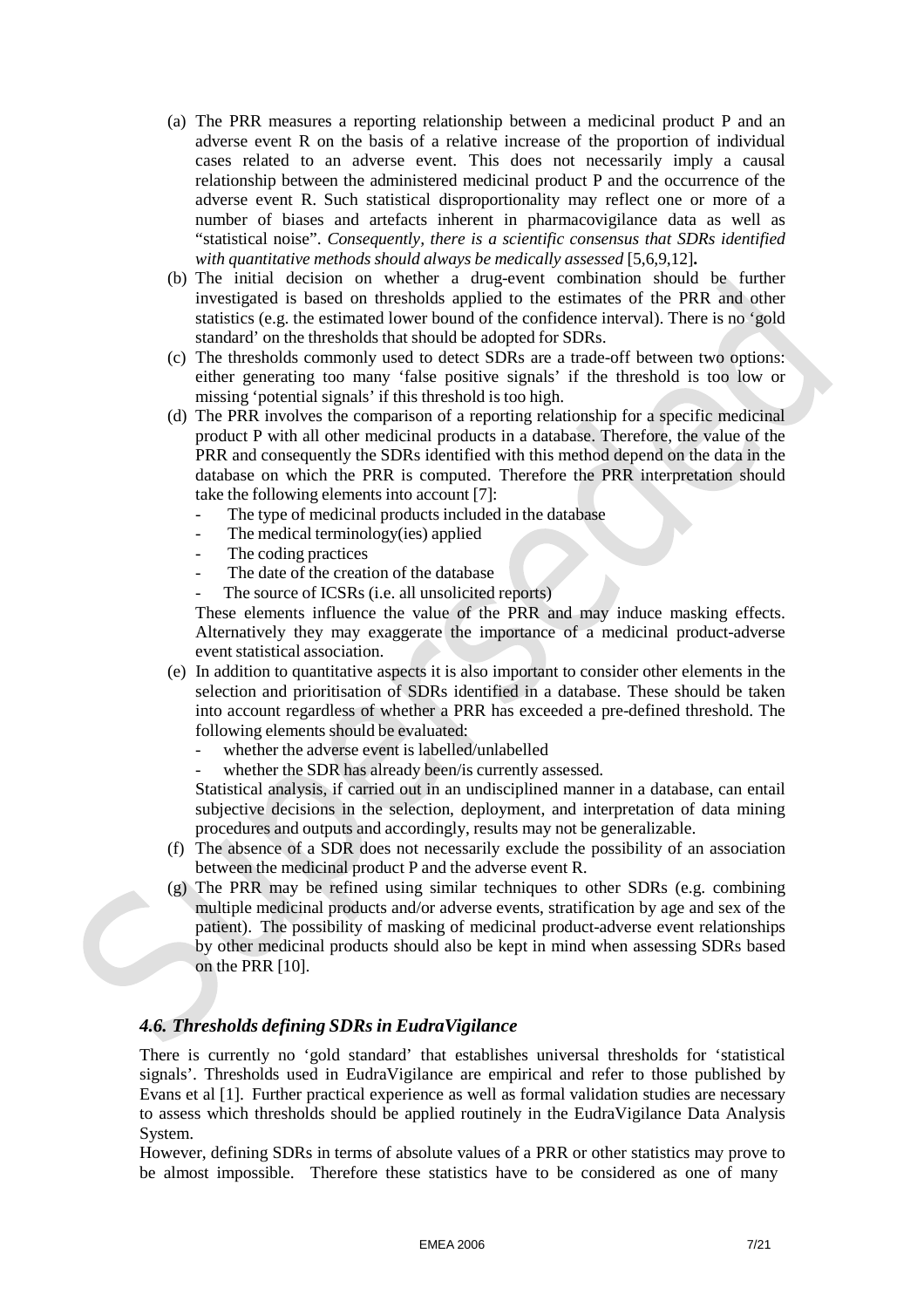elements that may be taken into account to prioritise potential drug-event associations for further evaluation.

As per standard pharmacovigilance practices, the value of the PRR is computed on the entire EudraVigilance database, excluding interventional clinical trials. The following criteria are applied in the queries of the EudraVigilance Data Analysis System to define a SDR:

a) When the PRR is displayed with its 95% confidence interval:

- o The lower bound of the 95% confidence interval greater or equal to one
- o The number of individual cases greater or equal to 3
- b) When the PRR is displayed with the  $\gamma$ 2 statistic:
	- o The PRR  $> 2$
	- o The  $\chi$ 2 > 4
	- o The number of individual cases greater or equal to 3.

#### *4.7. Subgroup analyses and stratification*

The calculations of the PRR can be performed on the whole database or on a certain subset of reports. The restriction of this domain can be carried out using several variables including age and gender (see 5.2.1 standard query (filtering) options). The functionalities of the subgrouping will be extended in the future, in particular, the computation of the static PRR will be adjusted for age and gender by stratification. The subgroup analyses will also be possible on product or class of products basis.

#### **5. DESCRIPTION OF THE EUDRAVIGILANCE DATA ANALYSIS QUERIES**

The EudraVigilance Data Analysis System is currently used in two ways:

- To periodically generate data summaries and SDRs for reported medicinal products. These standard listings provide an objective basis for routine signal detection activities.
- To conduct dedicated analyses on sub-sets of individual cases using different analyses filters. This allows ad-hoc investigation of 'potential signals' in an exploratory and descriptive manner.

The following examples provide an illustration of the data summaries and SDR functionalities available in the EudraVigilance Data Analysis System. For detailed information on how to apply the system to data analysis, the training and user material needs to be consulted.

## *5.1. Standard outputs of SDRs*

The 'Reaction Monitoring Weekly/Monthly' Report (shown in table 2) is generated at defined intervals (weekly or monthly). The table contains the number of new individual cases (initial case or new follow-up of cases) received during the period covered by the report. The numbers displayed in the table are calculated based on ICSRs related to spontaneous reports and reports from non-interventional clinical trials. Only 'suspect' and 'interacting' medicinal products are taken into account.

The abbreviations used in the table denote the following information: '**PRR'** contains the value of the PRR, '**PRR(-)'** and '**PRR(+)'** are respectively the lower and upper bounds of its 95% confidence interval. '**New EEA'** is the number of new cases occurring in the EEA received in the period covered by the report. '**New Non-EEA'** is the number of new individual cases occurring outside the EEA and received in the period covered by the report. The report displays the total number of spontaneous cases ('**Total**'), the number of individual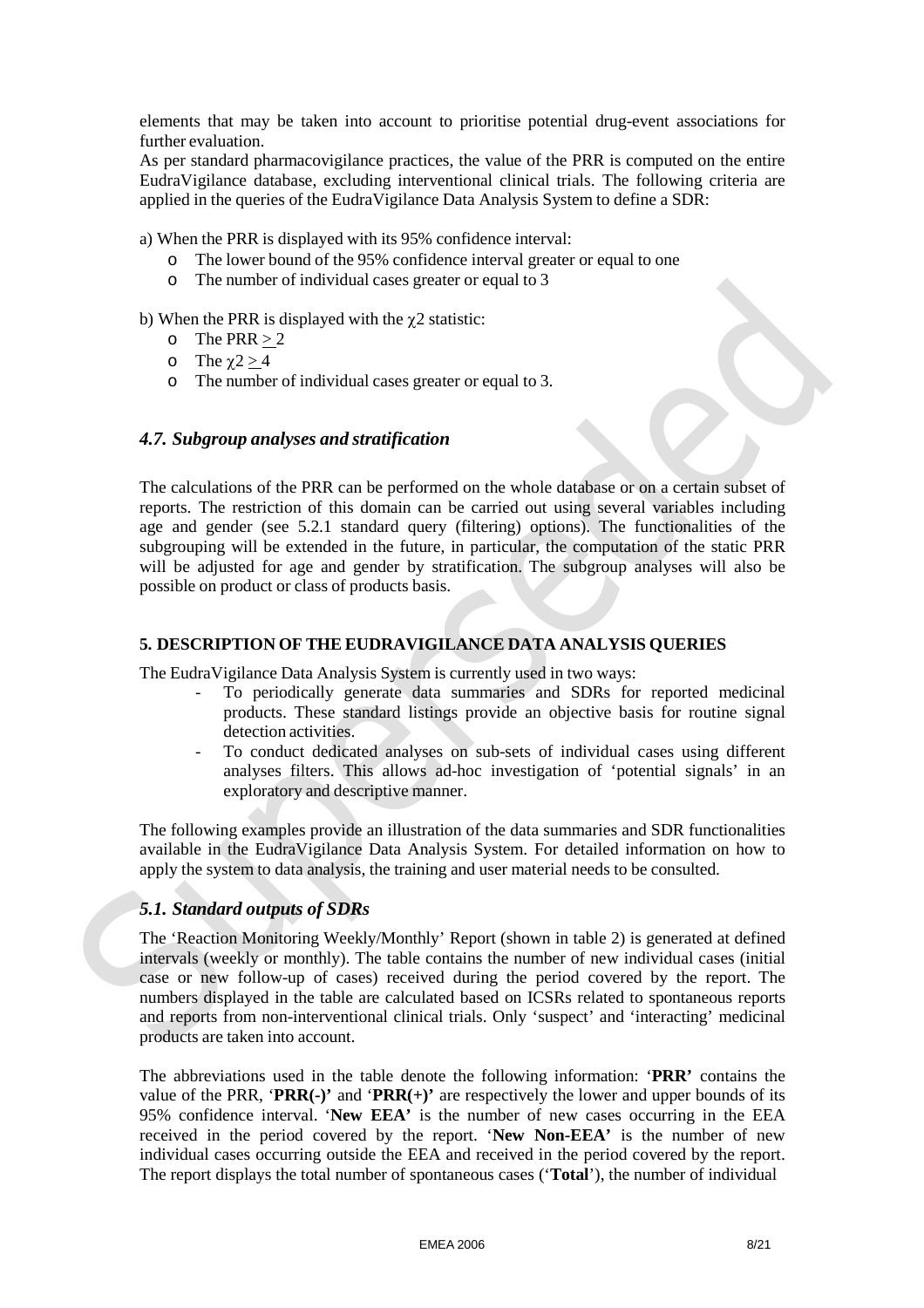cases originating from the EEA ('**EEA**') and the number of spontaneous cases originating from outside the EEA ('**Non EEA'**) in relation to the ICSRs received in the EudraVigilance Post-authorisation Module. As the primary source country field is not mandatory in line with the ICH E2B guideline [16], the number of EEA cases and the number of non-EEA cases may not sum up to the total. The total includes all relevant cases reported to EudraVigilance. Furthermore the number of new fatal cases ('**New Fatal'**), as well as the total number of fatal cases ('**Fatal'**) occurring in the period covered by the report is provided.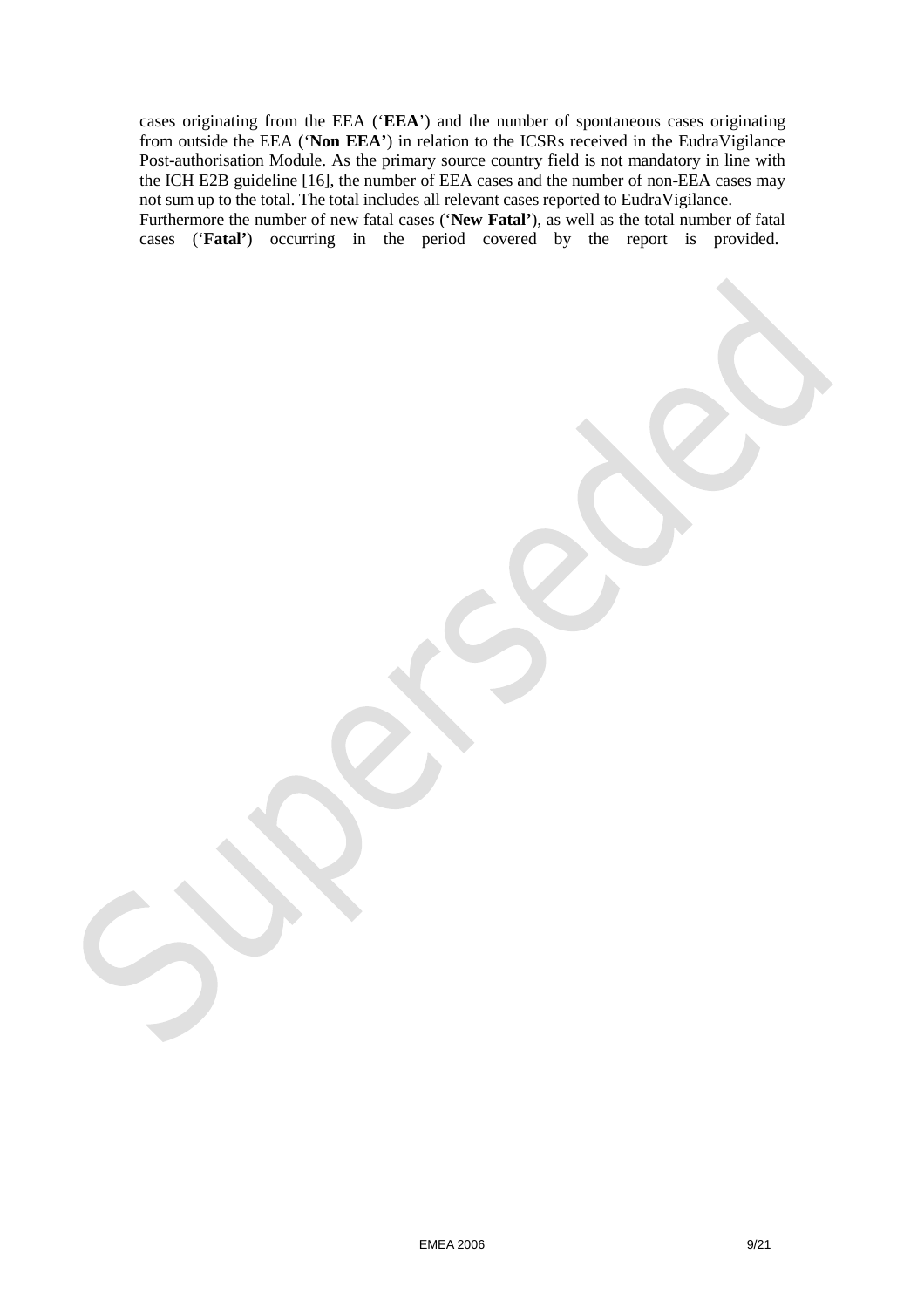| <b>Reaction</b><br><b>SOC</b> | <b>Reaction PT</b>                   |  | <b>PRR</b><br>$(-)$ | <b>PRR</b> | PRR (+) New Total EEA EEA |                |                | <b>New</b>     |                | <b>New</b><br><b>Non</b><br><b>EEA</b> |                         | Non New<br><b>EEA Fatal Fatal</b> |                |
|-------------------------------|--------------------------------------|--|---------------------|------------|---------------------------|----------------|----------------|----------------|----------------|----------------------------------------|-------------------------|-----------------------------------|----------------|
|                               | Blood and lymphatic system disorders |  |                     |            |                           |                |                |                |                |                                        |                         |                                   |                |
|                               | Agranulocytosis                      |  | 0.14                | 0.44       | 1.35                      | 1              | 3              | $\mathbf{0}$   | $\overline{2}$ | 1                                      | 1                       | $\mathbf{0}$                      | 0              |
|                               | Anaemia                              |  | 1.94                | 2.31       | 2.77                      | $\overline{7}$ | 64             | $\overline{0}$ | 10             | $\overline{7}$                         | 54                      | 1                                 | 6              |
|                               | Anaemia megaloblastic                |  | 1.05                | 7.56       | 54.51                     | 1              | 1              | $\Omega$       | $\mathbf 0$    | 1                                      |                         | $\Omega$                          | $\overline{0}$ |
|                               | Aplasia pure red cell                |  | 2.44                | 4.42       | 8.00                      | $\mathbf{1}$   | 10             | $\mathbf{0}$   | 3              | 1                                      | 7                       | 0                                 | $\mathbf{1}$   |
|                               | Bone marrow depression               |  | 2.09                | 3.07       | 4.52                      | 5 <sup>1</sup> | 17             | $\Omega$       | $\overline{2}$ | 5                                      | 14                      | $\Omega$                          | $\overline{2}$ |
|                               | Granulocytopenia                     |  | 0.42                | 1.32       | 4.09                      | $\mathbf{1}$   | $\overline{2}$ | $\overline{0}$ |                | 1                                      | 1                       | 0                                 | $\mathbf{1}$   |
|                               | Haemolytic anaemia                   |  | 1.19                | 2.15       | 3.89                      | 1              | 9              |                | 3              | 0                                      | 6                       | $\theta$                          | $\overline{a}$ |
|                               | Histiocytosis haematophagic          |  | 0.88                | 3.53       | 14.18                     | $\mathbf{1}$   | $\overline{2}$ | $\mathbf{0}$   | $\Omega$       | 1                                      | $\overline{2}$          | $\mathbf{0}$                      | 1              |
|                               | Hypoplastic anaemia                  |  | 1.97                | 14.43      | 105.53                    | $\mathbf{1}$   | 1              | $\mathbf{0}$   | $\Omega$       | 1                                      | 1                       | 1                                 | 1              |
|                               | Idiopathic thrombocytopenic purpura  |  | 0.08                | 0.56       | 3.98                      | $\mathbf{1}$   | 1              | $\overline{0}$ | 0              | 1                                      | 1                       | $\mathbf{0}$                      | 0              |
|                               | Leukocytosis                         |  | 0.32                | 0.85       | 2.26                      | $\mathbf{1}$   | 4              | $\overline{0}$ |                | 1                                      | $\overline{\mathbf{3}}$ | $\overline{0}$                    | 0              |
|                               | Leukopenia                           |  | 1.57                | 2.12       | 2.85                      | $\overline{2}$ | 33             | $\overline{0}$ | 7              | $\overline{2}$                         | 26                      | $\overline{0}$                    | 3              |
|                               | Lymphadenopathy                      |  | 0.81                | 1.62       | 3.24                      | 1              | 8              | $\mathbf{0}$   |                | 1                                      | $6\overline{6}$         | $\mathbf{0}$                      | 0              |
|                               | Macrocytosis                         |  | 0.60                | 4.33       | 31.01                     | $\mathbf{1}$   | 1              | $\overline{0}$ | $\overline{0}$ | 1                                      | 1                       | $\mathbf{0}$                      | 0              |
|                               | Neutropenia                          |  | 0.75                | 1.12       | 169                       | $\overline{4}$ | 20             |                | 3              | 3                                      | 17                      | $\Omega$                          | $\overline{1}$ |
|                               | Normochromic normocytic anaemia      |  | 0.32                | 1 30       | 5 1 9                     | $\overline{2}$ | $\overline{2}$ | $\overline{2}$ | $\overline{2}$ | $\mathbf{0}$                           | $\Omega$                | $\Omega$                          | 0              |
|                               | Pancytopenia                         |  | 1.31                | 1.81       | 2.51                      | 6 <sup>1</sup> | 30             | $\Omega$       | $\overline{7}$ | 6                                      | 23                      | $\overline{2}$                    | 7              |
|                               | Red blood cell abnormality           |  | 0.89                | 6.44       | 46.30                     | $\mathbf{1}$   | 1              | $\Omega$       | $\Omega$       | 1                                      | 1                       | 1                                 | 1              |
|                               | Thrombocytopenia                     |  | 0.60                | 0.88       | 1.28                      | 5 <sup>1</sup> | 23             | 1              | 7              | 4                                      | 16                      | $\mathbf{0}$                      | 5              |
|                               | Thrombotic thrombocytopenic purpura  |  | 5.17                | 9.39       | 17.05                     | $\mathbf{1}$   | 10             | $\mathbf{0}$   | $\overline{2}$ | 1                                      | 8                       | 1                                 | 3              |
| Cardiac disorders             |                                      |  |                     |            |                           |                |                |                |                |                                        |                         |                                   |                |

### *Table 2: 'Reaction Monitoring Weekly/Monthly' Report*

## *5.2. Exploratory functionalities*

The EudraVigilance Data Analysis System provides a way to perform exploratory analyses, which can be defined by the user on subsets of individual cases. These subsets can be generated using different variables such as age, gender, primary source country and concomitant medication, which are indicative of the medical condition of the patients. Examples of these queries are described below.

## *5.2.1. Standard query (filtering) options*

All standard queries can be customised. A set of standard options "Standard query template" is available in the EudraVigilance Data Analysis Query Library.

The user can select as query parameter the appropriate medicinal product hierarchy level (EudraVigilance Medicinal Product Dictionary) and the MedDRA hierarchy level. Results are calculated on the basis of the specified level e.g. if the Preferred Term (PT) is selected, then all statistics are calculated at PT level.

The user can also choose the criteria to filter the output, which will be produced by the query. A filter can be applied e.g. at any level of the MedDRA hierarchy from System Organ Class (SOC) to Preferred Term level as well as Standard MedDRA Queries (SMQs). The query can also be customised to select specific MedDRA terms and medicinal products.

Other filters available to the user are as follows:

- The type of ICSRs (spontaneous reports, study reports)
- The time periods and dates when ICSRs were received in EudraVigilance
- The medicinal product characterisation (suspect, interacting or concomitant)
- Primary source country
- Reporting organisation
- Age of the patient
- Sex of the patient
- Seriousness of the adverse event
- Sponsor study number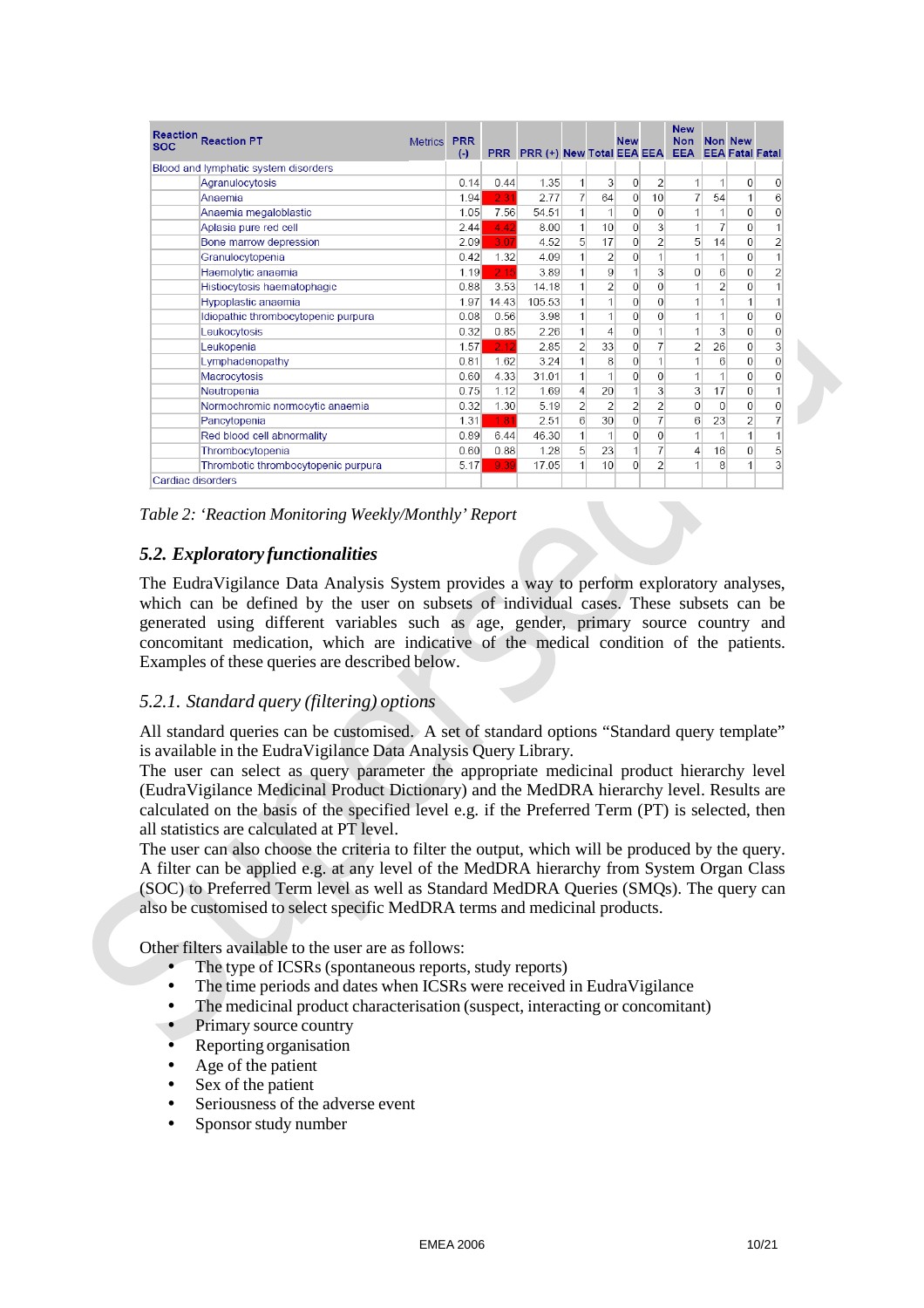Finally it is possible to choose the thresholds of the PRR, the 95% confidence interval of the PRR,  $\chi^2$  combined with the number of individual cases received in EudraVigilance, which will define SDRs.

The exploratory data analysis can also be applied after the execution of the query, through "drilling" functionalities. This possibility allows the user to move from different levels of the medicinal product and of the MedDRA hierarchies. For example, if the user has initially chosen to calculate the PRR at PT level, the drilling allows to perform the calculation also at a higher level (e.g. HLT) without repeating the query.

It is also possible to perform a query on a query result. This is important when the user wants to further assess ICSRs related to SDRs. For instance, depending on the access rights, the user can perform a drilling from the PRR result to the individual case listing linked to this SDR and retrieve the cases in CIOMS/E2B(M) format.

#### *5.2.2. Static PRR Table*

The static PRR table is an option to further examine details of the intermediate steps in the calculations described in section 4.2.

Table 3 shows an example for a Static PRR Table report. The abbreviations used in this table are the same as the abbreviations used in table 1 . The use of upper case letters in this table simply reflects the standard output from EudraVigilance.

CHI^2(A), CHI^2(B), CHI^2(C) and CHI^2(D) are the individual components of the  $\chi^2$ statistics (denoted by CHI^2) contributed by each cell (A, B, C, D).

$$
\chi^2 = (AD - BC)^2 (A + B + C + D) / [(A + B)(C + D)(A + C)(B + D)]
$$
 or equivalently

$$
\chi^2 = (ExpA - ObsA)^2 / N + (ExpB - ObsB)^2 / N + (ExpC - ObsC)^2 / N + (ExpD - ObsD)^2 / N
$$

Where the expected values of A, B, C and D (ExpA, ExpB, ExpC and ExpD) denote the expected value of each cell of the Static PRR Table based on the hypothesis that the PRR is equal to one<sup>4</sup>.

PRR(-) and PRR(+) denote respectively the lower and upper bounds of the 95% confidence interval of the PRR computed on the cell A, B, C, D. The values of A, B, C, D can be obtained by differencing the values displayed in the table 'A', 'A+B', 'A+C', 'A+B+C+D'.

<sup>&</sup>lt;sup>4</sup> The formula of the Chi-square statistics is given in paragraph 4.4. Each individual component of the Chi-square statistics is computed as follows: CHI $^{\wedge}2(A) =$  (Expected value for A– Observed value for  $A)^2$ /Expected value for A. The Expected value of the cell A is computed by the product of each marginal value divided by the total number of reports. Expected value for A is  $(A + B)(A + C)/N$ , Expected value for B is  $(A + B)(B + D)/N$ , Expected value for C is  $(A + C)(C + D)/N$  and Expected value for D is  $(C + D)(B + D)/N$  (see Table 1: Table for the computation of the PRR).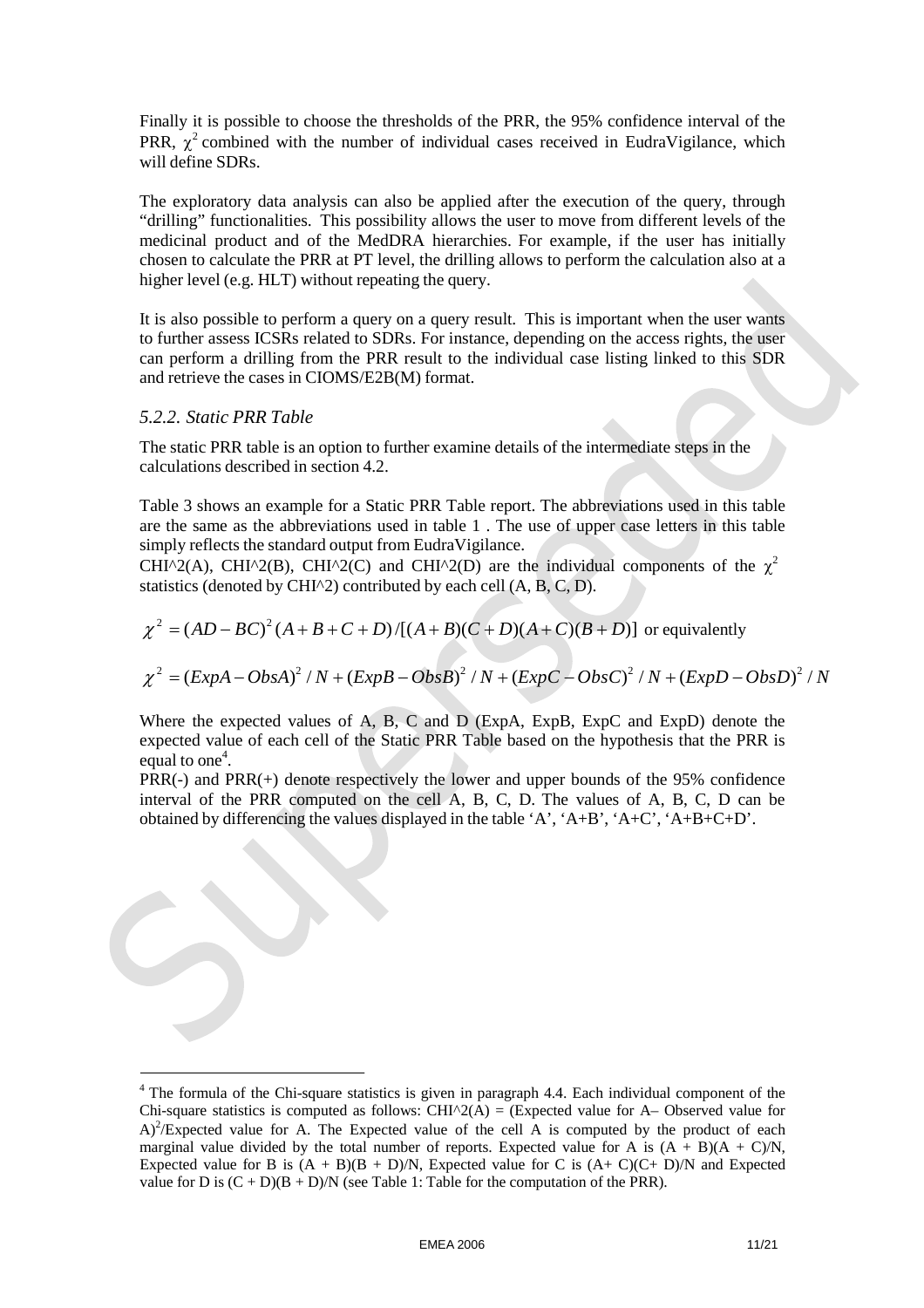| Metrics*          |              |
|-------------------|--------------|
| А                 | 3            |
| A + B             | 2,430        |
| A + C             | 254          |
| $A + B + C + D$   | 163,417      |
| <b>CHI^2 (A)</b>  | 0.1598       |
| CHI^2 (B)         | 0.0002       |
| CHI^2 (C)         | 0.0024       |
| CHI^2 (D)         | 0.0000       |
| CHI <sup>^2</sup> | 0.1625       |
| <b>Expected A</b> | 3.7770       |
| <b>Expected B</b> | 2,426.2230   |
| <b>Expected C</b> | 250.2230     |
| Expected D        | 160,736.7770 |
| <b>PRR (-)</b>    | 0.26         |
| <b>PRR</b>        | 0.79         |
| <b>PRR (+)</b>    | 2.46         |

*Table 3: 'Static PRR Table' Report*

## *5.2.3. Static PRR Report*

In the Static PRR Report, the same calculations as explained in section 5.2.2. are performed on selected medicinal products and the MedDRA level/terms chosen by the user. Standard rules are applied to highlight SDRs. The report marks (in red) the calculation of the PRR, the  $\chi^2$  and the number of individual cases where the PRR  $\geq$  2, the  $\chi^2 \geq$  4 and the number of individual cases  $\geq$  3. When the lower confidence limit of the PRR is  $\geq$  1 the cell is also highlighted.

An example of results of a Static PRR Report for a selected medicinal product is shown in Table 4.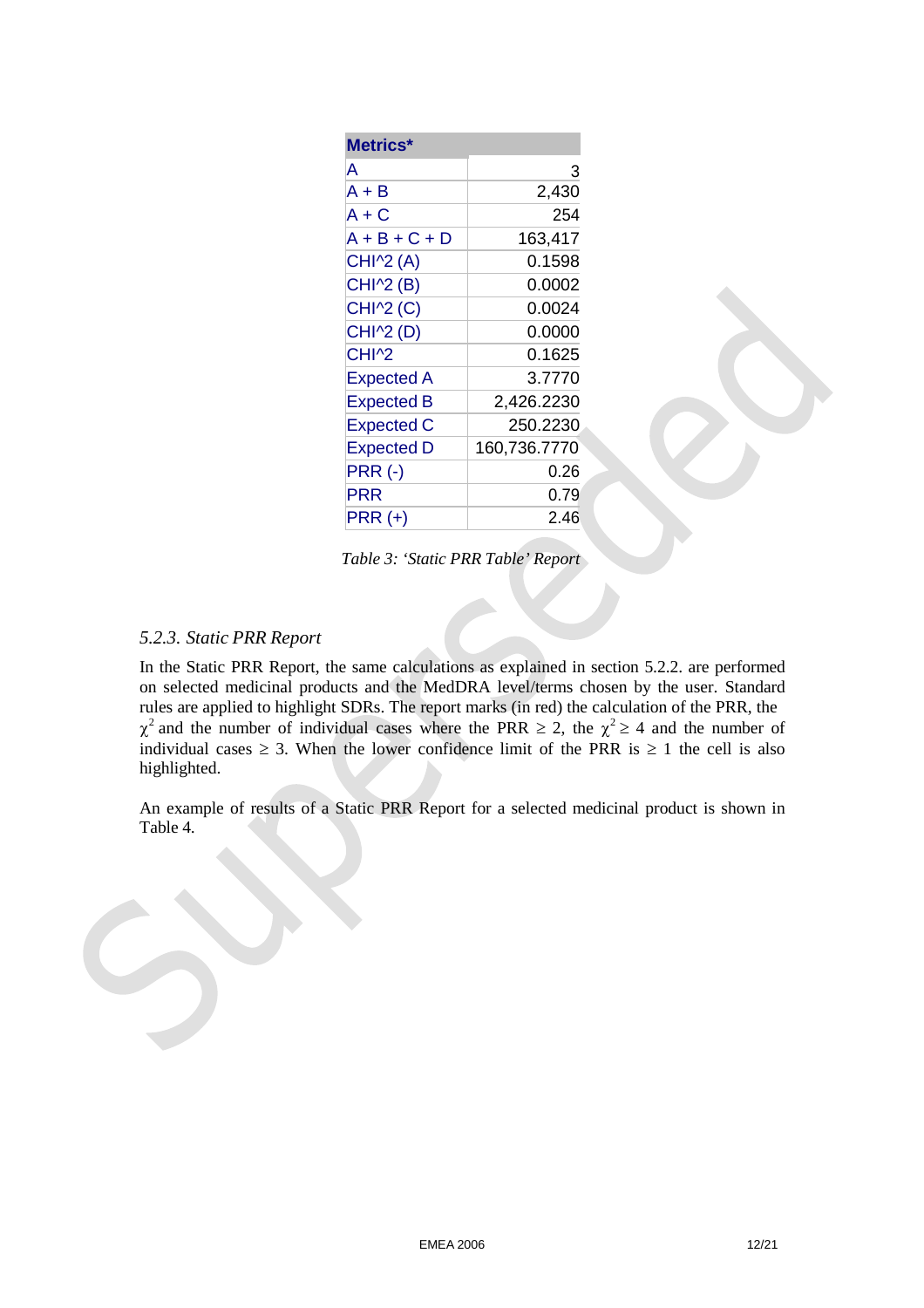| <b>Reaction PT</b>             | PRR(·) | <b>PRR</b> | PRR(t) | CHI^2   | # Cases        |
|--------------------------------|--------|------------|--------|---------|----------------|
| Accommodation disorder         | 0.37   | 2.65       | 18.84  | 0.9911  |                |
| হি<br>Angle closure glaucoma   | 0.87   | 3.49       | 13.96  | 3.3792  | 2              |
| Blepharospasm                  | 4.53   | 12.06      | 32.14  | 34.3431 | 4              |
| <b>Blindness</b>               | 0.16   | 0.51       | 1.57   | 1.4469  | 3              |
| <b>Blindness hysterical</b>    | 9.34   | 66.34      | 470.98 | 32.1792 |                |
| <b>Blindness transient</b>     | 1.00   | 3.11       | 9.64   | 4.1035  | 3              |
| <b>Blindness unilateral</b>    | 0.07   | 0.50       | 3.57   | 0.4890  |                |
| Cataract                       | 0.10   | 0.39       | 1.56   | 1.8983  | 2              |
| Conjunctival hyperaemia        | 0.09   | 0.66       | 4.66   | 0.1776  |                |
| Conjunctivitis                 | 0.03   | 0.24       | 1.68   | 2.4530  |                |
| Corneal lesion                 | 2.34   | 16.59      | 117.75 | 11.7171 |                |
| Diabetic retinopathy           | 0.16   | 1.14       | 8.12   | 0.0178  |                |
| Diplopia                       | 0.72   | 1.43       | 2.86   | 1.0172  | 8              |
| Dry eye                        | 0.08   | 0.54       | 3.80   | 0.4012  |                |
| <b>Exophthalmos</b>            | 0.39   | 2.76       | 19.62  | 1.0812  |                |
| Eye discharge                  | 0.20   | 1.41       | 10.02  | 0.1175  |                |
| Eye disorder                   | 0.05   | 0.38       | 2.72   | 0.9865  |                |
| Eye movement disorder          | 0.08   | 0.57       | 4.03   | 0.3280  |                |
| Eye pain                       | 0.13   | 0.52       | 2.08   | 0.8789  | $\overline{2}$ |
| Eye rolling                    | 0.09   | 0.66       | 4.71   | 0.1692  |                |
| Eye swelling                   | 0.04   | 0.28       | 2.01   | 1.8056  |                |
| Eyelid oedema                  | 0.28   | 0.85       | 2.65   | 0.0738  | 3              |
| Eyelid ptosis                  | 0.08   | 0.56       | 3.96   | 0.3486  |                |
| Foreign body sensation in eyes | 1.56   | 11.06      | 78.50  | 7.8411  |                |

#### *Table 4: Static PRR Report*

### *5.2.4. Graphic PRR Monitor (CHI^2)*

The Graphic PRR Monitor (CHI^2) report displays the results of the static PRR calculation as described in section 5.2.2. in the format of a graph. The graph shows the following values:

- PRR
- $\chi^2$
- Numbers of individual cases

A typical output is shown in Table 5. The bold lines represent PRR = 2 and  $\chi^2$  = 4. The number of the individual cases is reported on the top of the bubbles. The following graph shows the data from the first six lines of Table 4:



*Table 5: Graphic PRR Monitor (CHI^2) report*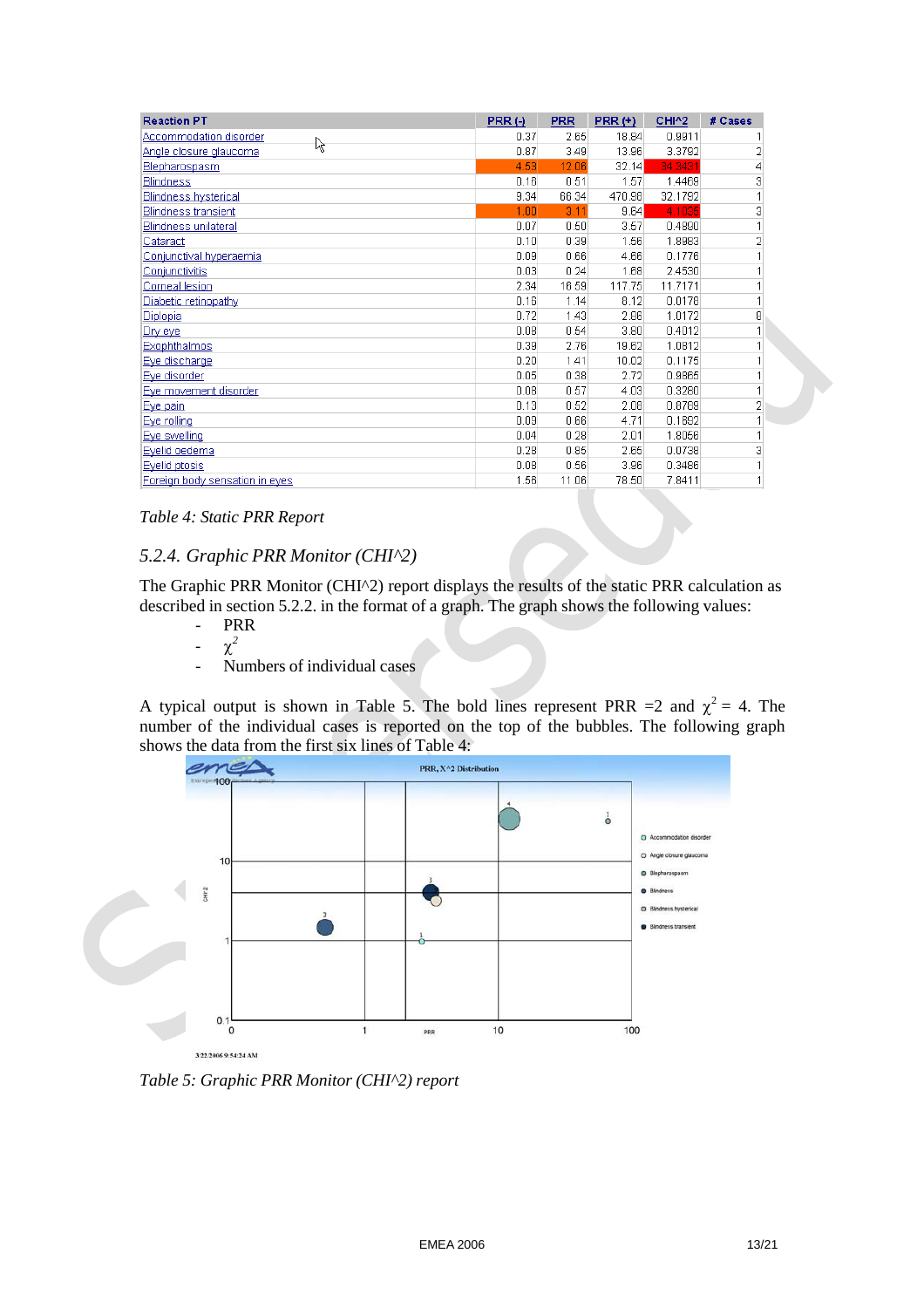### *5.2.5. Static PRR Monitor*

The Static PRR Monitor Report gives a tabular presentation of PRR statistics performed simultaneously at all levels of the MedDRA hierarchy (SOC, HLGT, HLT, PT). Although numerical values of association (95% confidence interval of the PRR) are not presented, the report highlights (in red) the calculation of the PRR, if the PRR  $\geq 2$  and lower bound of the 95% confidence interval of the PRR  $\geq 1$  and number of ICSRs  $\geq 3$ .

An example of results of a Static PRR Monitor Report for a selected medicinal product is shown in Table 6.

| <b>Reaction SOC</b>      | <b>Reaction HLGT</b>                                                     | <b>Reaction HLT</b>                          | <b>Reaction PT</b>                                                          | Metrics <b>PRR (SOC)</b> | <b>PRR (HLGT)</b> | PRR (HLT) | PRR (PT) |
|--------------------------|--------------------------------------------------------------------------|----------------------------------------------|-----------------------------------------------------------------------------|--------------------------|-------------------|-----------|----------|
| EEve disorders (Maximum) |                                                                          |                                              |                                                                             | 0.93                     | 2.51              | 2.97      | 66.34    |
|                          | <b>EOcular structural change, deposit and degeneration NEC (Maximum)</b> |                                              |                                                                             | 0.93                     | 0.44              | 2.29      | 4.74     |
|                          |                                                                          |                                              | ERetinal structural change, deposit and degeneration (Maximum)              | 0.93                     | 0.44              | 0.65      | 4.74     |
|                          |                                                                          |                                              | Macular degeneration                                                        | 0.93                     | 0.44              | 0.65      | 0.79     |
|                          |                                                                          |                                              | Macular hole                                                                | 0.93                     | 0.44              | 0.65      | 4.74     |
|                          |                                                                          |                                              | Maculopathy                                                                 | 0.93                     | $\prod$ 44        | 0.65      | 2.21     |
|                          |                                                                          |                                              | EStructural change, deposit and degeneration of eye NEC (Maximum)           | 0.93                     | 0.44              | 2.29      | 2.76     |
|                          |                                                                          |                                              | <b>Exophthalmos</b>                                                         | 0.93                     | 0.44              | 2.29      | 2.76     |
|                          |                                                                          |                                              | ERetina, choroid and vitreous haemorrhages and vascular disorders (Maximum) | 0.93                     | 0.52              | 0.95      | 1.14     |
|                          |                                                                          |                                              | ERetinal bleeding and vascular disorders (excl retinopathy) (Maximum)       | 0.93                     | 0.52              | 0.38      | 0.69     |
|                          |                                                                          |                                              | Retinal haemorrhage                                                         | 0.93                     | 0.52              | 0.38      | 0.69     |
|                          |                                                                          | <b>ERetinopathies NEC (Maximum)</b>          |                                                                             | 0.93                     | 0.52              | 0.95      | 1.14     |
|                          |                                                                          |                                              | Diabetic retinopathy                                                        | 0.93                     | 0.52              | 0.95      | 1.14     |
|                          |                                                                          |                                              | Retinal exudates                                                            | 0.93                     | 0.52              | 0.95      | 0.68     |
|                          |                                                                          |                                              | Retinopathy                                                                 | 0.93                     | 0.52              | 0.95      | 1.14     |
|                          | EVision disorders (Maximum)                                              |                                              |                                                                             | 0.93                     | 1.07              | 2.88      | 66.34    |
|                          |                                                                          | EBlindness (excl colour blindness) (Maximum) |                                                                             | 0.93                     | 1.07              | 0.71      | 66.34    |
|                          |                                                                          |                                              | <b>Blindness</b>                                                            | 0.93                     | 1.07              | 0.71      | 0.51     |
|                          |                                                                          |                                              | <b>Blindness hysterical</b>                                                 | 0.93                     | 1.07              | 0.71      | 66.34    |
|                          |                                                                          |                                              | <b>Blindness transient</b>                                                  | 0.93                     | 1.07              | 0.71      | 3.1      |
|                          |                                                                          |                                              | <b>Blindness unilateral</b>                                                 | 0.93                     | 1.07              | 0.71      | 0.50     |
|                          |                                                                          | EPartial vision loss (Maximum)               |                                                                             | 0.93                     | 1.07              | 0.68      | 0.68     |
|                          |                                                                          |                                              | Visual acuity reduced                                                       | 0.93                     | 1.07              | 0.68      | 0.68     |
|                          |                                                                          |                                              | ERefractive and accommodative disorders (Maximum)                           | 0.93                     | 1.07              | 1.62      | 11.06    |
|                          |                                                                          |                                              | Accommodation disorder                                                      | 0.93                     | 1.07              | 1.62      | 2.65     |
|                          |                                                                          |                                              | Presbyopia                                                                  | 0.93                     | 1.07              | 1.62      | 11.06    |

*Table 6: Static PRR Monitor Report*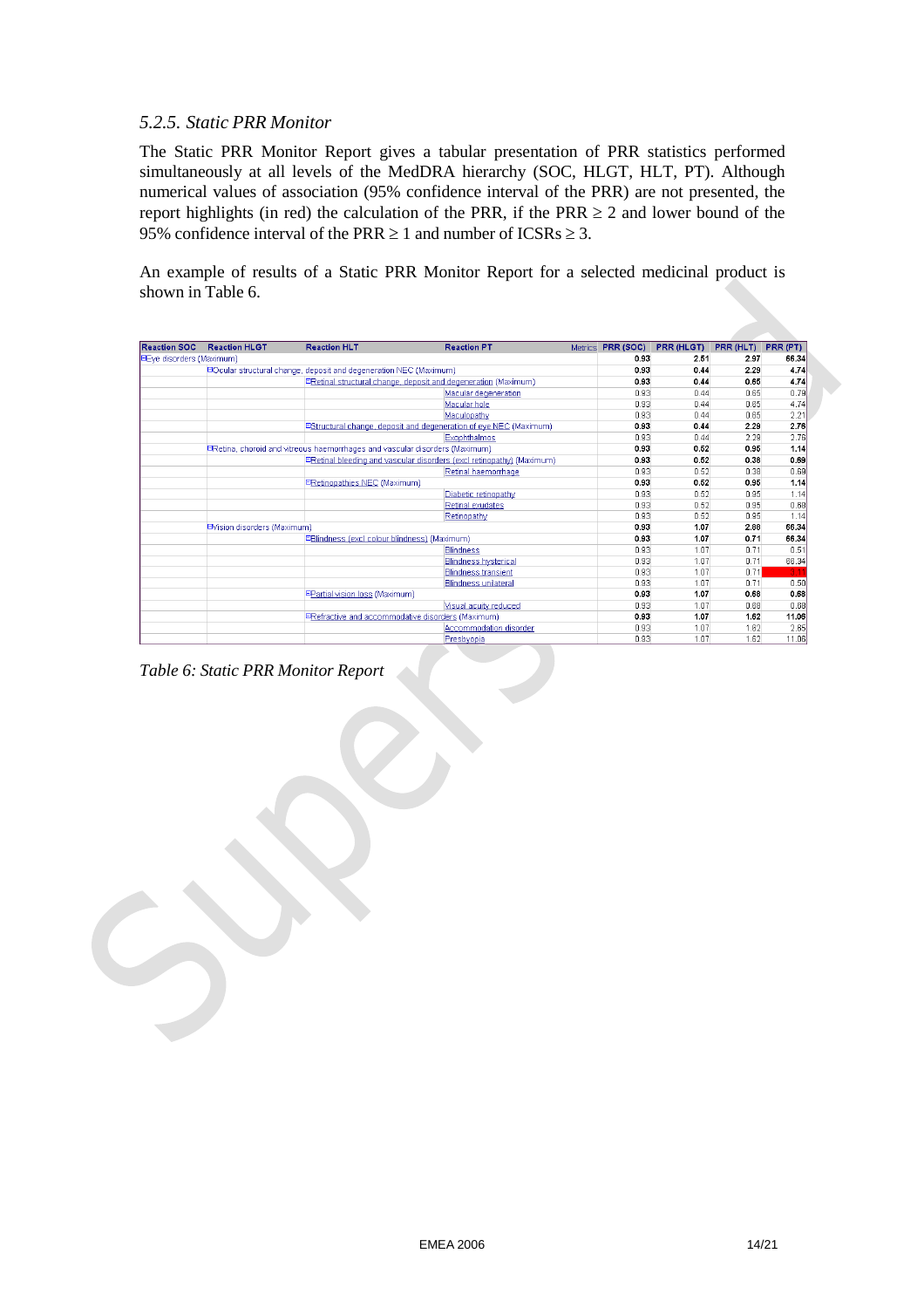## *5.2.6. Dynamic PRR Report*

The Dynamic PRR Report shows how the PRR changes over time. The report calculates the PRR and the PRR 95% confidence interval at a specific level of the MedDRA hierarchy (default PT Level) and at a specific level of the product hierarchy (default Scientific Product of the EudraVigilance Medicinal Product Dictionary) selected by the user.

An example of results of a Dynamic PRR Report for a selected medicinal product is shown in Table 7.



*Table 7: Dynamic PRR Report*

The graph above gives an example of the evolution of a PRR for a drug-event pair over a period of time (e.g. between October 2002 and August 2005). The PRR is indicated by the dotted line in the middle of the graph. The two other dotted lines displayed in the graph represent respectively the lower bound of the 95% confidence interval of the PRR (lower line of the graph) and the upper bound of the 95% confidence interval of the PRR (upper line of the graph).

Initial results on the use of the dynamic PRR are described in the scientific literature [14].

# **6. VALIDATION STUDIES ON STATISTICAL METHODS FOR SIGNAL DETECTION**

It is important to emphasise that currently no statistical method for signal detection in pharmacovigilance (including the traditional pharmacovigilance methods) has been convincingly validated. However, some methodological considerations on the assessment of the performance of the various methods have been discussed [5, 8].

The following conclusions can be drawn from these validation studies:

- (a) The high sensitivity calculated for certain metrics in these studies relies on a simplistic definition of a 'potential signal' (i.e. a drug-event pair). This definition of a 'potential signal' may not reflect a real causal relationship between the drug-event pairs in terms of the clinical assessment in pharmacovigilance.
- (b) The low specificity of statistical methods highlighted in the aforementioned validation studies indicates that many false positive signals may be generated.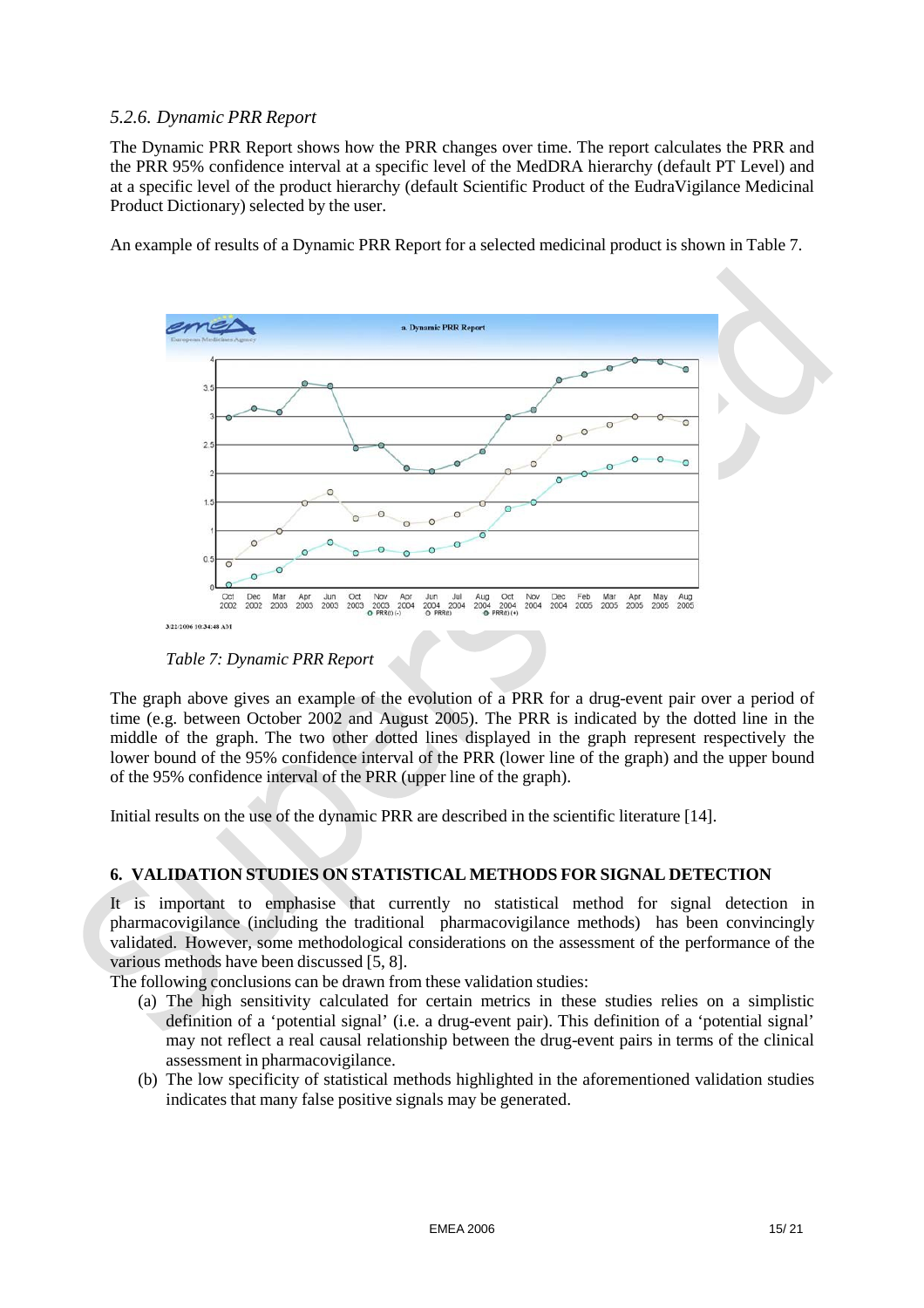## **7. INTEGRATION OF STATISTICAL METHODS WITH THE CLASSICAL METHODS OF SIGNAL DETECTION IN PHARMACOVIGILANCE**

Currently only a limited number of publications have discussed the integration of statistical methods with the classical methods of signal detection in pharmacovigilance [5,8, 10]. Traditional pharmacovigilance methods (i.e. the manual screening of individual cases) are generally satisfactory when the number of reports in a database is small [5].

One of the first steps in the review of case reports is to focus on **designated medical events** (DMEs), e.g adverse events, which are rare, serious and which are more likely to be associated with a high drug-attributable risk [10]. Typical examples include Lyell or Stevens-Johnson syndrome or aplastic anaemia.

Other events of specific interest, also referred to as **targeted medical events** (TMEs), are associated with particular medicinal products and/or patient populations [10].

Statistical methods are used to support the analysis of large volume of ICSRs to identify the 'potential signals'. There is scientific consensus that SDRs require a careful and detailed case and literature review including an assessment of preclinical and pharmacological data, pharmacoepidemiological and/or clinical studies (depending on the context). As such the use of statistical methods (such as the PRR) provides additional tools to support standard pharmacovigilance practices. The statistical methods may also be used to investigate a 'potential signal' detected by traditional methods, although such approach would not be determinative in itself [10].

When a medicinal product is new to the market and only a small number of ICSRs has been received, it is feasible and probably more appropriate to review these ICSRs individually than to rely on statistical methods. This is partly due to the fact that the power of the statistical screening are likely to be limited with low numbers of ICSRs. Furthermore, the knowledge about the safety profile of a medicinal product at early marketing stages is mainly based on the clinical experience and therefore the screening of individual cases may add further value to the monitoring process.

The mainstay of pharmacovigilance still remains, however, the regular and systematic review of all new ICSRs. Statistical methods, as currently implemented in EudraVigilance, mainly provide tools to prioritise the review of ICSRs and additional factors need to be taken into account. For example, the PRR method does not examine routinely concomitant drug-event pairs for interactions, which have to be assessed by the reviewer. Knowledge of the 'nature' of the data available is also vital. This refers for instance to the origin of the ICSRs (EEA or third countries), since the indications for the same medicinal product may vary across countries.

The current statistical methods only take into account a limited number of data fields focusing mainly on the drug-event pair and the patient's characteristics. However, further experience needs to be gained with regard to the sophisticated ICH E2B(M) and M2 data structure and the extensive data fields, thus providing further opportunities to improve the statistical data analysis.

## *7.1. Systematic evaluation of SDRs:*

The critical aspect of the integration of statistical methods with the classical methods of 'signal detection' in pharmacovigilance is the systematic evaluation of the SDRs. *There is scientific consensus that signals of disproportionate reporting identified with statistical methods should always be medically assessed.*

The steps outlined in diagram 1 provide general guidance on the reviewing process of SDRs, which relies on medical judgment. These steps should include the following aspects: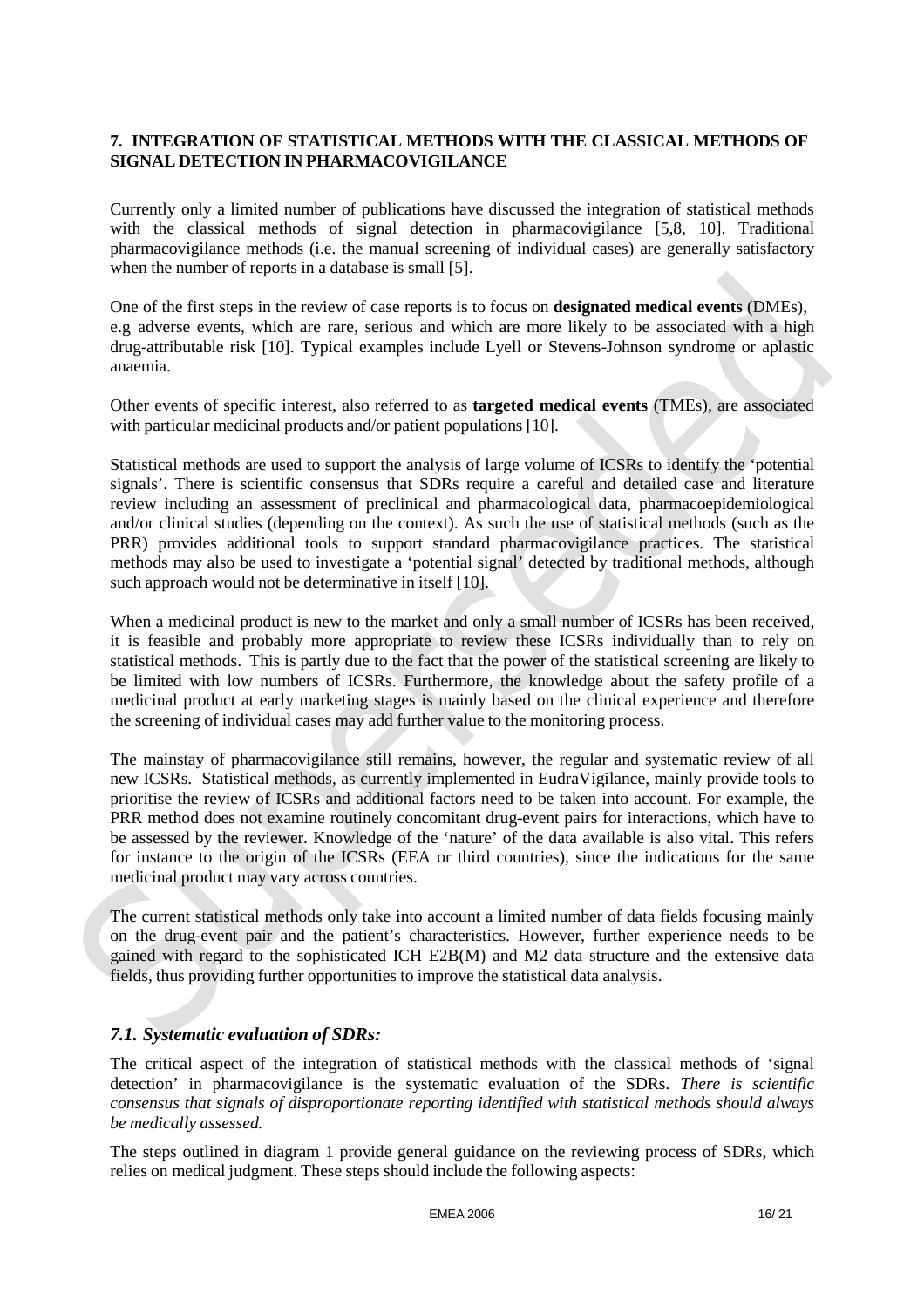- *Identification of potential duplicates:* Review of the individual cases related to the SDR in the light of potential duplicates; although EudraVigilance is screened regularly for potential duplicates, there may be situations when an individual case is reported more than once in the database and may not appear initially as a potential duplicate.
- *Data quality check:* Review of the individual cases related to the SDR with regard to the completeness of the information provided, the coding practices and other factors that could impact on the assessment of the individual case.
- *Obtaining additional information when appropriate:* Taking into account the information available on the individual case, there may be the need to obtain further information from the sender to allow for the assessment of the individual case (e.g. translation of case narrative if not available in English).
- *Checking the terms of the marketing authorisation:* The summary of product characteristics (SPC) and the Package Leaflet should be checked to obtain further information e.g. on the expectedness of the adverse event, potential known drug-drug interactions.
- *Checking additional relevant information:* Further information such as the application dossier, the Risk Management Plan, data on Suspected Unexpected Serious Adverse Reactions (SUSARs), Periodic Safety Update Reports (PSURs), post-authorisation commitments and data on post-authorisation studies should be taken into account to assist the evaluation of the SDRs.

The different steps of the SDR review process as outlined in diagram 1 should be fully documented and performed in accordance with internationally agreed quality standards to ensure that decisions are made on the principles of a sound medical approach and regulatory decision making [13].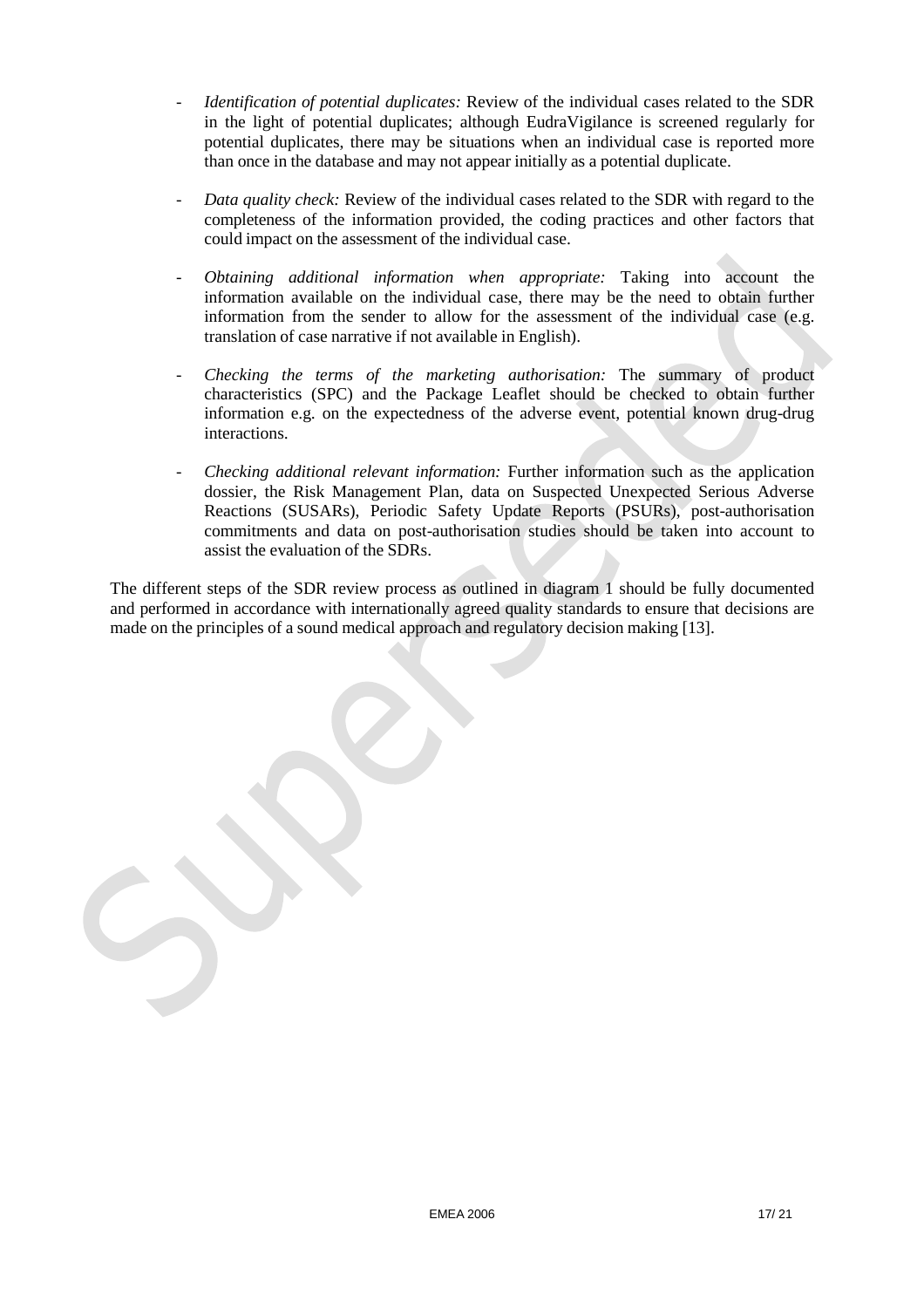#### **Diagram 1 Steps of SDR review process**

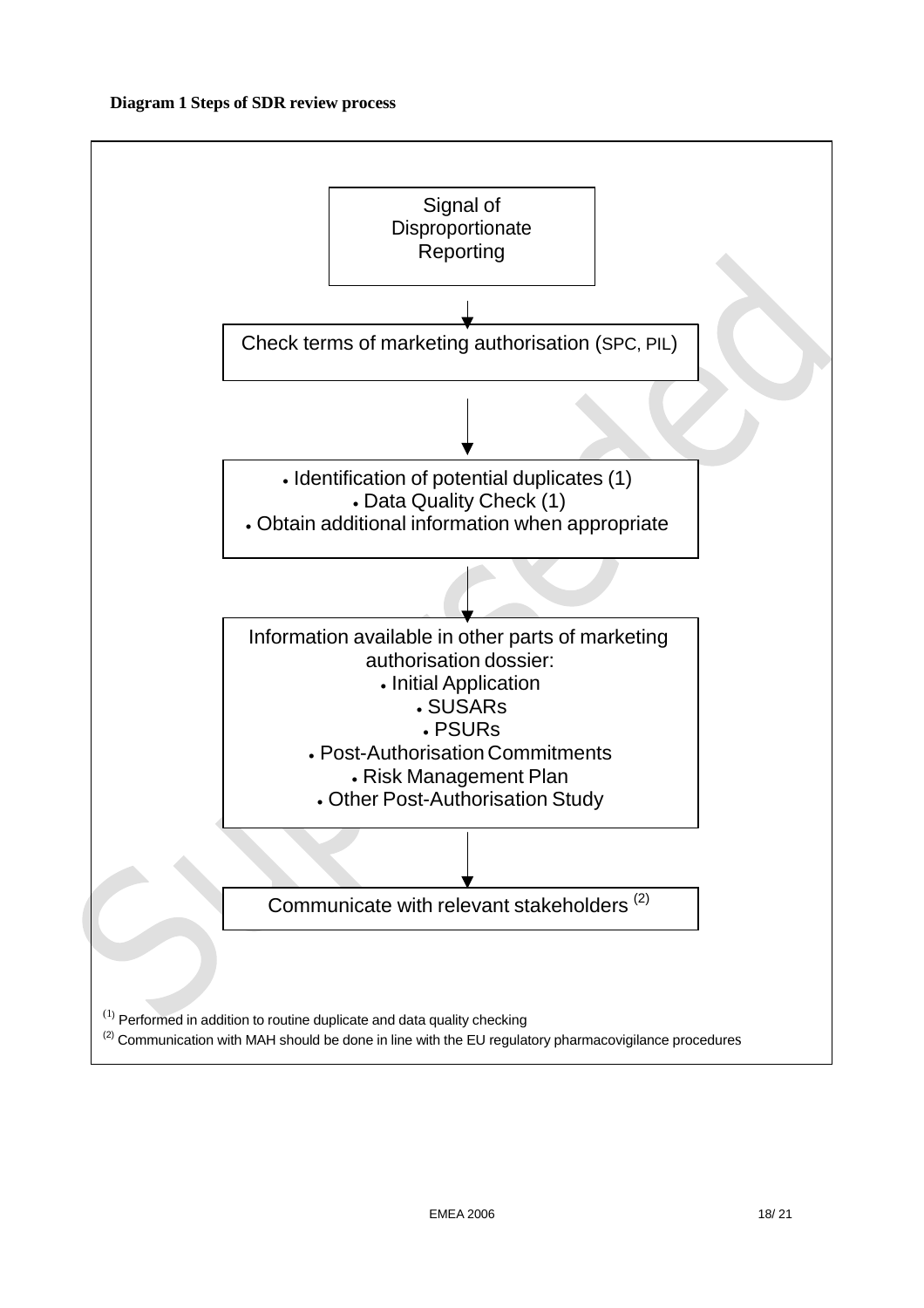# *7.2 Specific aspects of the use of quantitative methods for vaccines and medicines used in children*

This guideline acknowledges the specific requirements for the analysis of vaccines and medicines used in children [19, 20, 21]. These aspects are discussed in specific EU guidelines which have been published or which are under preparation [19].

This guideline on quantitative methods in EudraVigilance will be updated according to the evolution of the knowledge and the experience gathered in these areas.

## **8. TARGETED MONITORING AND RISK MANAGEMENT PLANS**

The detection, monitoring and evaluation of potential risks are addressed in the risk management plan submitted by Applicants or Marketing Authorisation Holders [11]. The adoption of the risk management plan should include specific aspects on the monitoring of identified and potential risks.

To facilitate the monitoring of these risks, Targeted Medical Events (TMEs) based on the safety specification [11] and presented in the Risk Management Plan will be implemented in EudraVigilance as described in table 8. All new ICSRs received in EudraVigilance will be screened against these TMEs.

| Identified risks that require further<br>evaluation | MedDRA terms                                                    |
|-----------------------------------------------------|-----------------------------------------------------------------|
|                                                     | List of terms. These terms can be HLGT, HLT,<br>PT, LLT or SMQ  |
| Potential risks that require further<br>evaluation  | MedDRA terms                                                    |
|                                                     | List of terms. These terms can be HLGT, HLT,<br>PT, LLT or SMQ. |

*Table 8: Presentation of TMEs based on identified and potential risks that require further evaluation during the life cycle of a medicinal product*

Additional TMEs may be set up to focus on the following aspects:

-

- The potential for overdose, the transmission of infectious agents and the potential for misuse for illegal purposes.
- The potential for off-label use (in adults or in paediatric population) with analyses conducted on the indications and patients characteristics reported.
- Special populations not studied in the pre-authorisation phase (such as children, elderly, pregnant or lactating women).
- Interactions between medicinal products or other forms of interactions (e.g. with food) will also be specifically monitored in EudraVigilance.

These TMEs may be part of the risk management plan agreed between the Applicant/Marketing Authorisation Holder and the National Competent Authorities or part of additional pharmacovigilance activities and action plans.

# **9. IMPORTANCE OF DATA QUALITY IN SIGNAL DETECTION**

Adherence to quality principles is a pre-requisite for successful implementation of statistical methods in pharmacovigilance. Quality principles refer to:

- The completeness of the case information available to the sender and provided in structured format in line with the principles of ICH E2B
- The coding practises in line with ICH M1 [17]
- The adherence to general pharmacovigilance practices as outlined in ICH E2D [18] and Community guidance.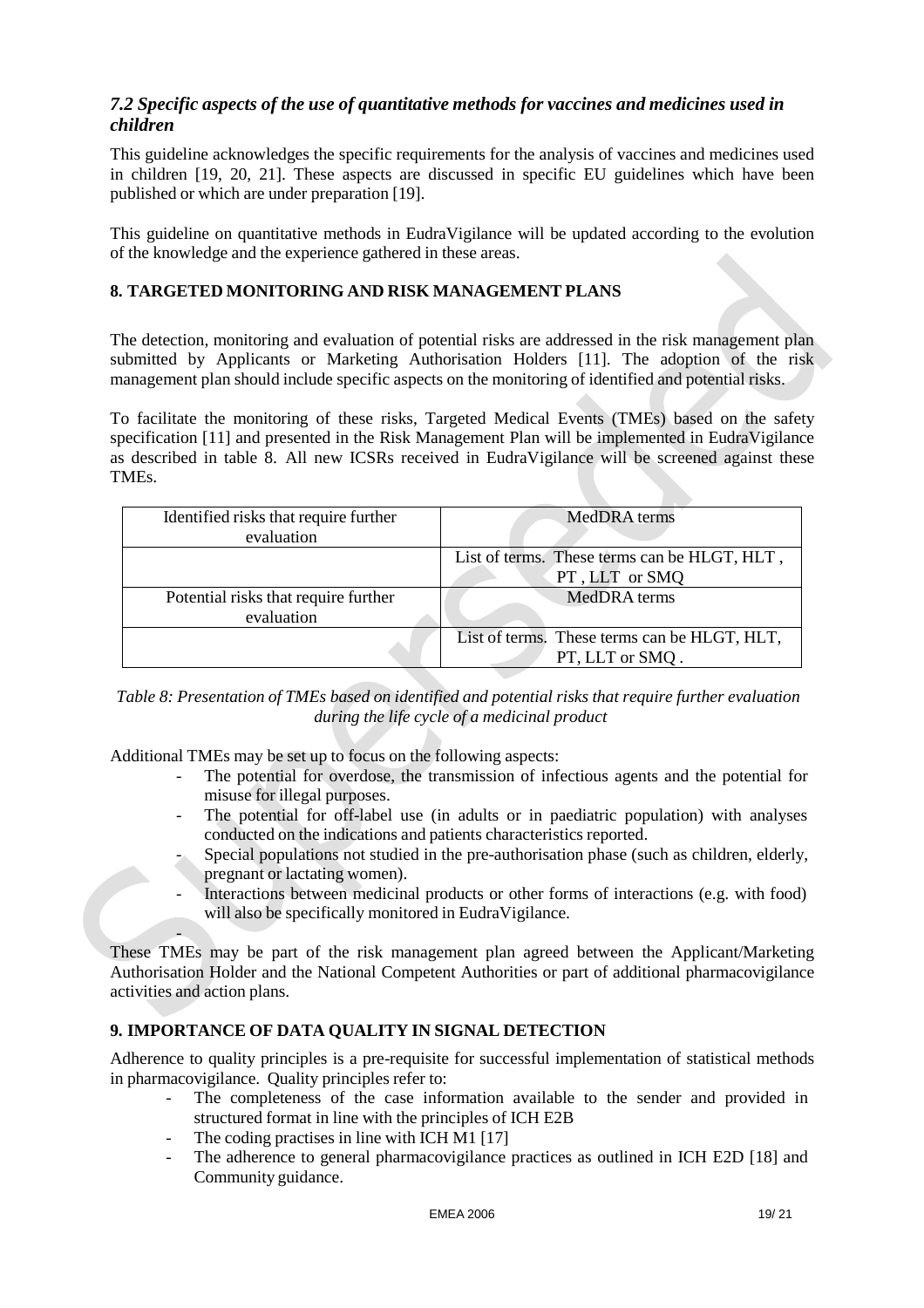The reporting of medicinal product information in the absence of an international standard is an additional challenge to meeting the data quality standards necessary for data analysis.

The need to adhere to the data quality principles has been included in Volume 9A of the 'Rules governing the medicinal products in the EU'. These quality standards include the provision of the complete information for an individual case, including case narratives, compliance with the reporting timeframes and adherence to the international and Community standards on the electronic reporting of ICSRs. The use of different Community languages has been identified as a limiting factor in the evaluation of SDRs and has also been addressed in Volume 9A.

#### **10. REFERENCES**

1 – Evans S et al. Use of proportional reporting ratios (PRRs) for signal generation from spontaneous adverse drug reaction reports. Pharmacoepidemiol Drug Saf. 2001 Oct-Nov;10(6):483-6.

2 - Directive 2001/83/EC of the European Parliament and of the Council of 6 November 2001 on the Community code relating to medicinal products for human use *(Official Journal L 311, 28/11/2001 p. 67 - 128)*.

3 - Regulation (EC) No 726/2004 of the European Parliament and of the Council of 31 March 2004 laying down Community procedures for the authorisation and supervision of medicinal products for human and veterinary use and establishing a European Medicines Agency (*Official Journal L 136, 30/4/2004 p. 1 - 33*).

4 - Volume 9A of the Rules Governing Medicinal Products in the European Union: Public consultation on the Guidelines on Pharmacovigilance for Medicinal Products for Human Use available at the following address: <http://ec.europa.eu/enterprise/pharmaceuticals/pharmacos/docs/doc2005/12-> 05/draft\_of\_volume\_9a\_12\_2005.pdf

5 – Almenoff J et al. Perspectives on the use of data mining in pharmacovigilance. Drug Saf. 2005;28(11):981-1007.

6 – Hauben M et al. Data mining in pharmacovigilance: the need for a balanced perspective. Drug Saf. 2005;28(10):835-42.

7 – Chan et al. Signal detection in pharmacovigilance: empirical evaluation of data mining tools. Pharmacoepidemiol Drug Saf. 2005 Sep;14(9):597-9.

8 - Van Puijenbroek E et al. Application of quantitative signal detection in the Dutch spontaneous reporting system for adverse drug reactions. Drug Saf. 2003;26(5):293-301.

9 – Hauben et al. Evaluation of suspected adverse drug reactions. JAMA. 2005 Mar 16;293(11):1324; author reply 1324-5.

10 – Hauben M et al. The role of data mining in pharmacovigilance. Expert Opin Drug Saf. 2005 Sep;4(5):929-48.

11 – Committee for medicinal products for human use (CHMP). Guideline on risk management systems for medicinal products for human use. Adopted on 14 November 2005. EMEA/CHMP/96268/2005.

12 – ICH E2E Pharmacovigilance planning. ICH step 4. Note for guidance on planning pharmacovigilance activities(CHMP/ICH/5716/03).

13 – ISO 9001:2000 standards. In particular, ISO 9000:2000, *Quality management systems Fundamentals and vocabulary* and ISO 9004:2000, *Quality management systems Guidelines for performance improvements.* These standards can be obtained from the International Organization for Standardisation.

14 – Hauben M, Walsh L., Reich L. predictive value of a computerized signal detection algorithm (MGPS) when applied to the FDA AERs data base [abstract]. Pharmacoepidemiol Drug Saf 2005; 14 (S1-S218): S17 (no 35).

15- ICH E2A 'Clinical Data Management: Definition and the Standards for Expedited Reporting**'**.

16- ICH E2B(M) 'Clinical Safety Data Management: Data Elements for transmission of Individual Case Safety Reports.

17- ICH M1 standard 'Medical Dictionary for Regulatory Activities (MedDRA)' in the latest version.

18- ICH E2D guideline 'Post-Approval Safety Data Management: Definitions and Standards for Expedited Reporting'.